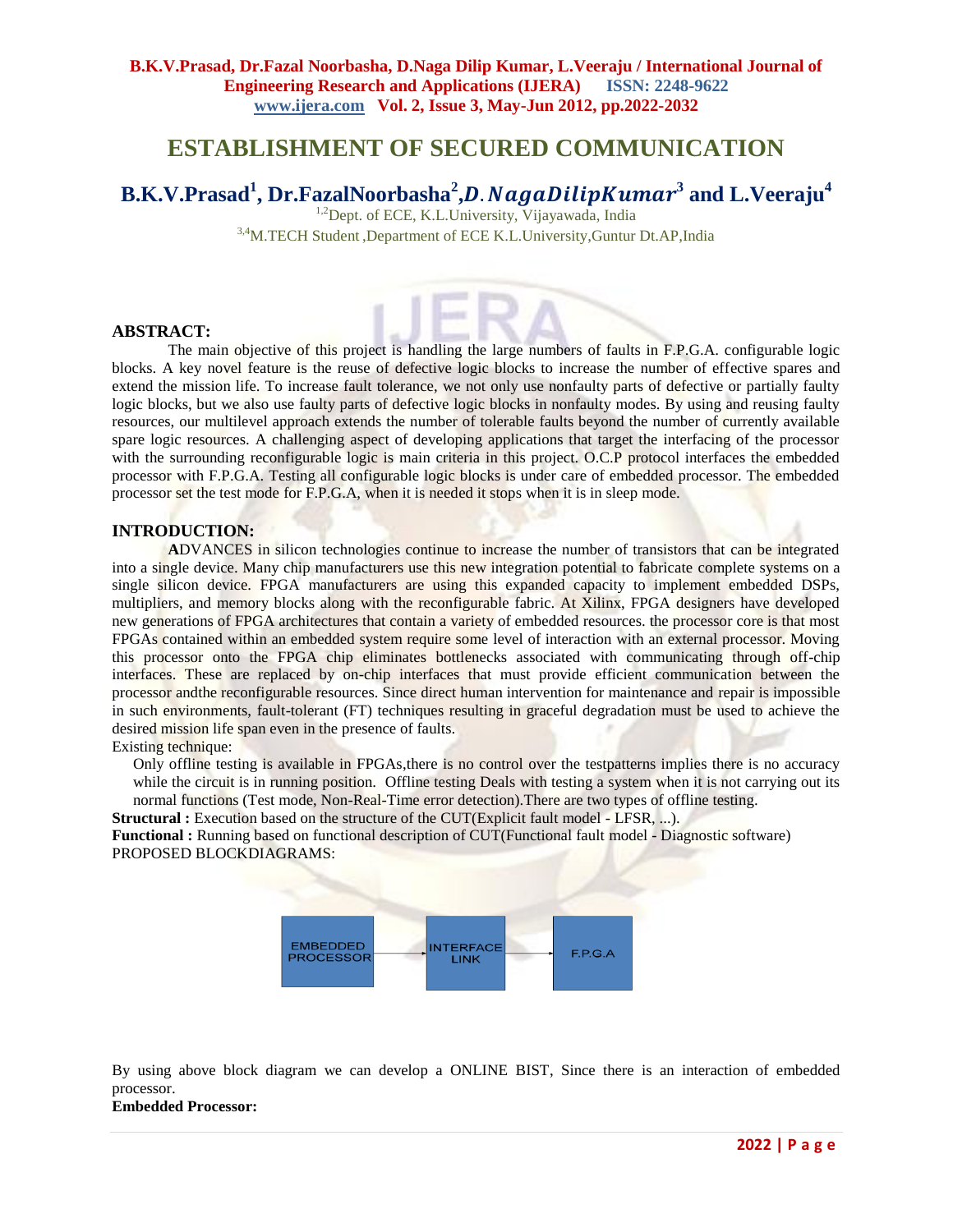

OCP :

OCP PROTOCOL IS USED TO INTERFACE EMBEDED PROCESSOR AND FPGAThe **Open Core Protocol** (**OCP**) is an openly licensed, core-centric protocol intended to meet contemporary system level integration challenges. OCP defines a bus-independent, configurable and scalable interface for on-chip subsystem communications. [OCP International Partnership](http://en.wikipedia.org/wiki/OCP_International_Partnership) [\(OCP-IP\)](http://en.wikipedia.org/wiki/OCP-IP) now offers the 2.2 version specification that further extends capabilities in areas such as very high performance multithreading, synchronization primitives and singlerequest/multiple-data transactions. OCP data transfer models range from simple request-grant handshaking through pipelined request-response to complex out-of-order operations.

Legacy [IP cores](http://en.wikipedia.org/wiki/Semiconductor_intellectual_property_core) can be adapted to OCP, while new implementations may take full advantage of advanced features: designers select only those features and signals encompassing a core's specific data, control and test configuration. Core definition using OCP encapsulates a complete system integration description enabling core and test bench reuse without rework. Not only does OCP provide clear delineation of design responsibilities for core authors and [System-on-Chip](http://en.wikipedia.org/wiki/System-on-Chip) (SoC) integrators, but also institutes a key partitioning formalism for verification engineers and automation software.

#### **MAPPING / MODULATION**

Doble qpsk modulation is implemented for secured communication DVB-T specifies two level coding and modulation method which enables it to use hierarchical transmissions [1] [2]. In hierarchical transmission two MPEG-2 transport streams, referred to as Highand Low Priority streams, are transmitted in a combined signal. The HP stream is a low bit rate stream which can be received under poor or difficult channel conditions (low SNR) and the LP stream is a high bit rate stream which requires good communication channel (high SNR). In simulcast mode these two streams can carry the same programme in a low-bit-rate, rugged version and one high bit-rate, less rugged version. In multicast mode totally different programmes can be transmitted, one low-bit rate programme - receivable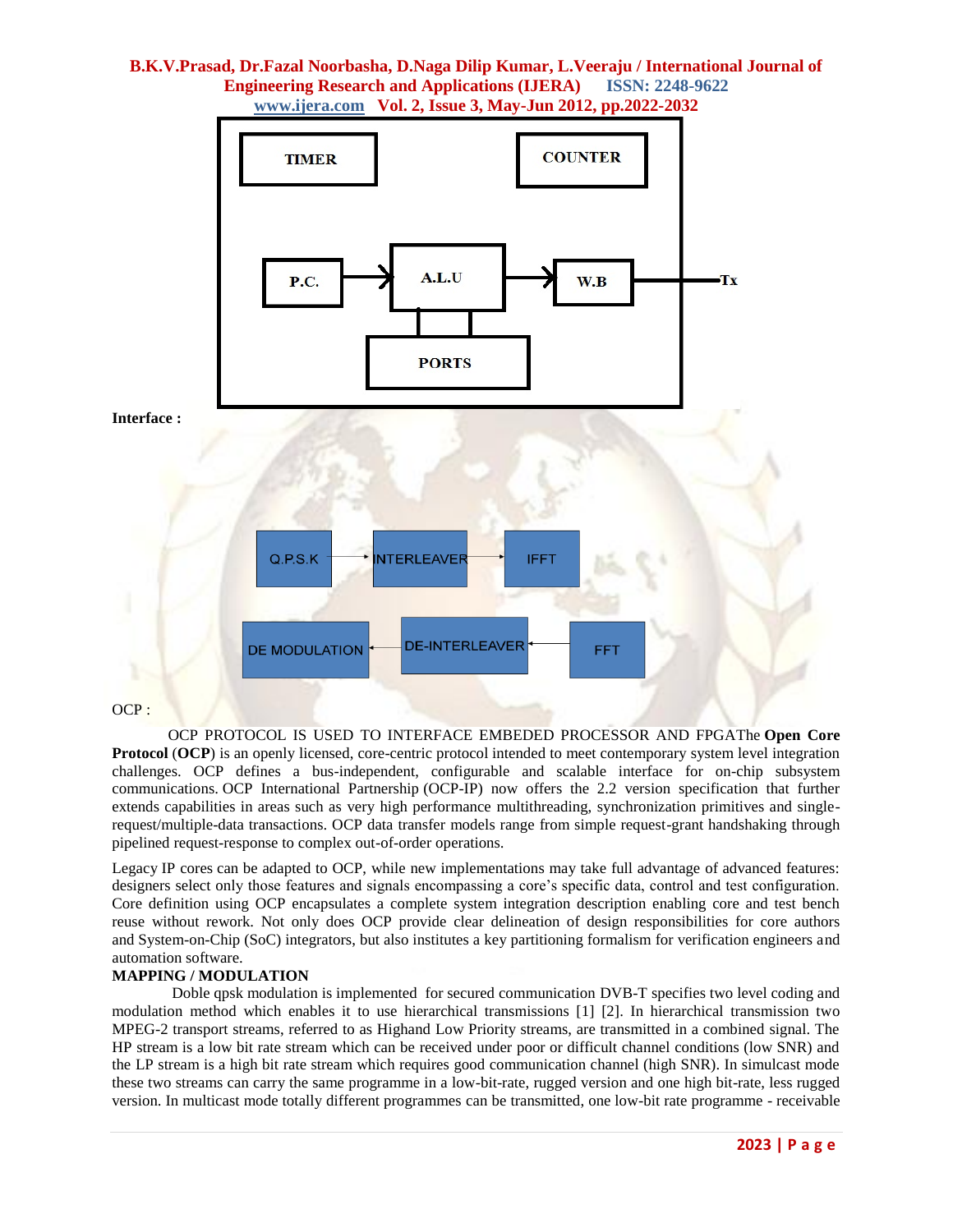by mobile receivers, and a high-bit rate programme - receivable by directed antennas. In hierarchical mode the receiver is only required to decode one of the two transport streams. The two modes differs by means of the channel coding chain, but they use the same inner interleaver. After the inner interleaver, the mapper is employed to convert every v-bits into one complex symbol, selected from a given signal constellation, corresponding to M-QAM digital modulation schemes, where M=2v. DVB-T specifies seven different signal constellations: QPSK ( $v = 2$ ), uniform or non-uniform 16-QAM ( $v = 4$ ) and 64-QAM ( $v = 6$ ). The complex symbols after the mapper, are used to modulate orthogonally spaced carriers. For hierarchical transmission both uniform and non-uniform modulation can be used, and the convolution encoder can have different code rates for HP and LP streams. The non-uniform modulation has unequal distance between groups of constellation points, so that a signal carried by the QPSK constellation can be received at a lower SNR than the full constellation of 16- or 64- QAM. An important parameter, when non-uniform modulation is used, is the modulation factor  $\Box$ , which can take on values 1, 2 or 4. When  $\Box$  increases the HP stream becomes more robust but the LP stream will require higher SNR. For non-hierarchical transmission uniform modulation is used with  $\Box \Box = 1$ . Another important parameter is the code rate of the convolutional encoder, which controls the ruggedness of the data stream. The DVB-T system can be configured to be able to cope with a variety of different channel characteristics and application requirements, by selecting the appropriate inner coding rate and signal constellation. Simulated performance of the DVB-T system for combinations of different code rates and signal constellations can be found in [1]. Measured performance can be found in [2]. In the DVB-T receiver, after the FFT and channel correction, the demapper converts every incoming complex symbol into v-bit words, [y0,y1,..., yv-1]. It uses the value  $\Box$   $\Box$  and v to select the signal constellation used by the modulator. These values are carried by bits in the Transmission Parameter Signalling (TPS)[1]. In the following section, we are going to derive the MUSCOD algorithm used by the demapper.

Double Q.P.S.K perform by changing the phase of the IN PHASE carrier from 0 degrees to 180 degrees. This is used to used to indicate four states of a 2-bit binary code.

 $2$  de

Let we take one input frame as

"0010"

After modulation:=>"1111"

#### **INTERLEAVER :**

Interleaving along with error correction coding is an effective way to deal with different types of error in digital data communication. Error burst due to multipath fading and from other sources in a digital channel may be effectively combated by interleaving technique. The error correction codes (ECC) play very important role in modern digital communication systems. Interleaving technique is traditionally used to reduce bit error rate (BER) of digital transmission over a bursty channel Interleaving is a process to rearrange code symbols so as to spread burst of errors into random like errors and thereafter ECC can be applied to correct them. Interleaving improves [2] the performance of digital transmission at the cost of increased memory requirement, system complexity, and delay. Many papers in the literature have addressed the issue of designing interleaver in order to achieve low bit error rate On the contrary, very few papers have addressed the efficient implementation issue of the interleavers Block and Convolutional are the two popular interleavers employed in digital data transmission. The former is simple and easy to implement whereas the later offers advantages like lesser end-to-end delay and reduced memory requirement . in this paper we used a comparator to find the majority data bits and adds those majority bits to the data and passed to further status blocks .For example by finding the majority value from the modulated data, sign extension is done with the help of interleaver. That extension is used to find errors at receiver side.

Interleaver input=>"1111" Output = " $11111111"$ 

## **IFFT :**

 This a technique used to convert frequency domain to time domain,after getting data from interlever block.butterfly digrams are used for this project.

#### **FFT :**

At receiver fft butterfly diagrams are used to convert time domain to frequency domain

#### **DEINTERLEVER :**

After data converted from time domain to frequency domain the data is passed to deinterlever to recover original data.

#### **Symbol deinterleaver**

The symbol deinterleaver is a block based deinterleaver. It acts on blocks of 1512 (2k mode) or 6048 (8k mode) vbit words. The v-bit words yin=[y0,y1,..., yv-1] from the demapper are read sequentially into a vector Yin=(yin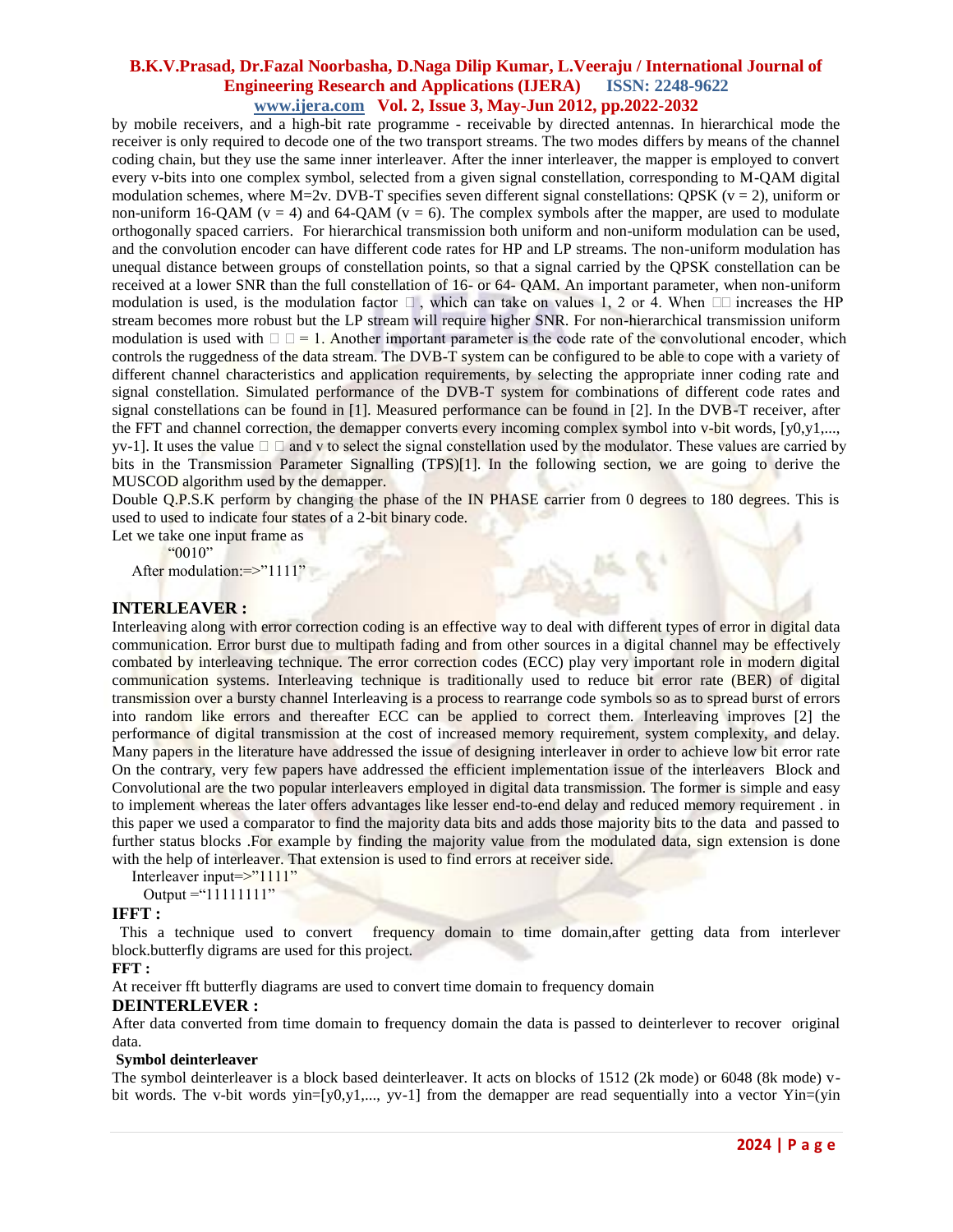0,yin 1,yin 2,...,yin Nmax-1). The deinterleavedvectorYout=(yout 0,yout 1,yout 2,.....,yout Nmax-1) isdefinedby: Yout  $q = \text{yin H}(q)$  for even OFDM symbols Yout  $H(q) = \text{yin q}$  for odd OFDM symbols where  $q = 0, \dots, N$ max-1 and Nmax=1512 in the 2k mode and Nmax=6048 in 8k mode. H(q) is a permutation function defined in [1]. Each OFDM frame consists of 68 OFDM symbols, numbered from 0 to 67. Thus, this procedure is repeated 68 times for each OFDM frame.

#### **Bit deinterleaver**

The bit deinterleavers are block based. The block size is 126 bits, which is the same for each deinterleaver. However, the deinterleaving process is different. It works as follows: The symbol deinterleaver sends 126 v-bit words, yout=[a0,a1,..., av-1], to the bit deinterleaver, each deinterleaver receives one and only one bit from a given v-bit word. The most significant bit, a0, is sent to bit deinterleaver I0 and the least significant bit, av-1, is sent to I(v-1). For each bit deinterleaver, the input bit vector is:  $A(e) = (ae, 0, ae, 1, ae, 2, \ldots, ae, 125)$  where e ranges from 0 to v-1 The deinterleaved output vector from each bit deinterleaver:  $B(e)=(be,0, be,1, be,2,..., be,125)$  is defined by: be, He(w) = ae, w w = 0, 1, 2,..., 125 where He(w) is a permutation function which is unique for each deinterleaver and is defined as follows:

I0:  $H0(w) = w$ 

 $I1: H1(w) = (w + 63) \text{ mod } 126$ 

I2:  $H2(w) = (w + 105) \mod 126$ 

I3: H3(w) =  $(w + 42)$  mod 126

I4:  $H4(w) = (w + 21) \text{ mod } 126$ 

I5:  $H5(w) = (w + 84) \text{ mod } 126$ 

This block based bit deinterleaving process is repeated 12 times per OFDM symbol in the 2k mode, and 48 times for the case of 8k mo

#### **DEMODULATION :**

At the receiver the data is demodulated and passed to the fpga. This demodulator assumes the original message data stream was split into two streams, A and B, at the transmitter, with each converted to a PSK signal. The two PSK signals were then added, their carriers being in phase quadrature. The demodulator consists of two PSK demodulators, whose outputs, after analog-to-digital (A/D) conversion, are combined in a parallel-to-serial converter. This converter performs the recombination of the two channels to the original single serial stream. It can only do this if the carriers at the demodulator are synchronous, and correctly phased, with respect to those at the transmitter.

#### **CLBS**

In this we have defined 5 clbs,each consisting of different functionalities,each clb is tested by the pattern generated by embeded processor and replaces the faulty one with the existing blocks Many methods have been proposed to test FPGAs. In some works, the circuits under consideration are programmed FPGAs, in which logic circuits have been implemented **.** Since an FPGA can be programmed in many different ways, this method is not applicable to manufacturing time testing, as we do not know the final configuration. Testing faults in general FPGAs has been proposed by many researchers . In these methods, the FPGA under test is not mapped to a specific logic function. As a result, multiple test sessions are usually required, with each session dealing with one configuration. Stroud *et al.*  propose a built-in self-test (BIST) structure for FPGAs . This method is attractive for two reasons. First of all, it requires no extra hardware. Since FPGAs are programmable, the BIST structure is implemented only once during test time. Secondly, the requirement for automatic test equipment (ATE) is much simplified.

The ATE only needs to download the configurations that are used during test time, while the actual testing process isconducted by the circuit itself. Our method is also based on the BIST technique, which means that the testing process is conducted by the chip itself, and the requirement for external ATE support is limited. The testing time is affected by the number of faults on the chip only, and is independent of the chip size. Since the die yield of larger chips is lower than for smaller ones with the same defect density, our method is especially attractive for larger chips. Traditional chip-level testing usually deals with fault detection only, while fault diagnosis is often conducted at the system level. This is because components in the chip cannot be repaired. However, faults in FPGAs can be easily tolerated by not including faulty elements in the final circuit. Therefore, FPGA chips with faults can still be used if we can identify the fault sites. Technology provides smaller, faster, and lower energy devices which allow more powerful and compact circuitry; however, these benefits come with a cost—the nanoscale devices may be less reliable. Thermal- and shot-noise estimations alone suggest that the fault rate of an individual nanoscale device may be orders of magnitude higher than today's devices. As a result, we can expect combinational logic to be susceptible to faults. So, in order to test any circuit or device we require separate testing technique which should be done automatically. For that purpose, we are going for BIST (built in self test).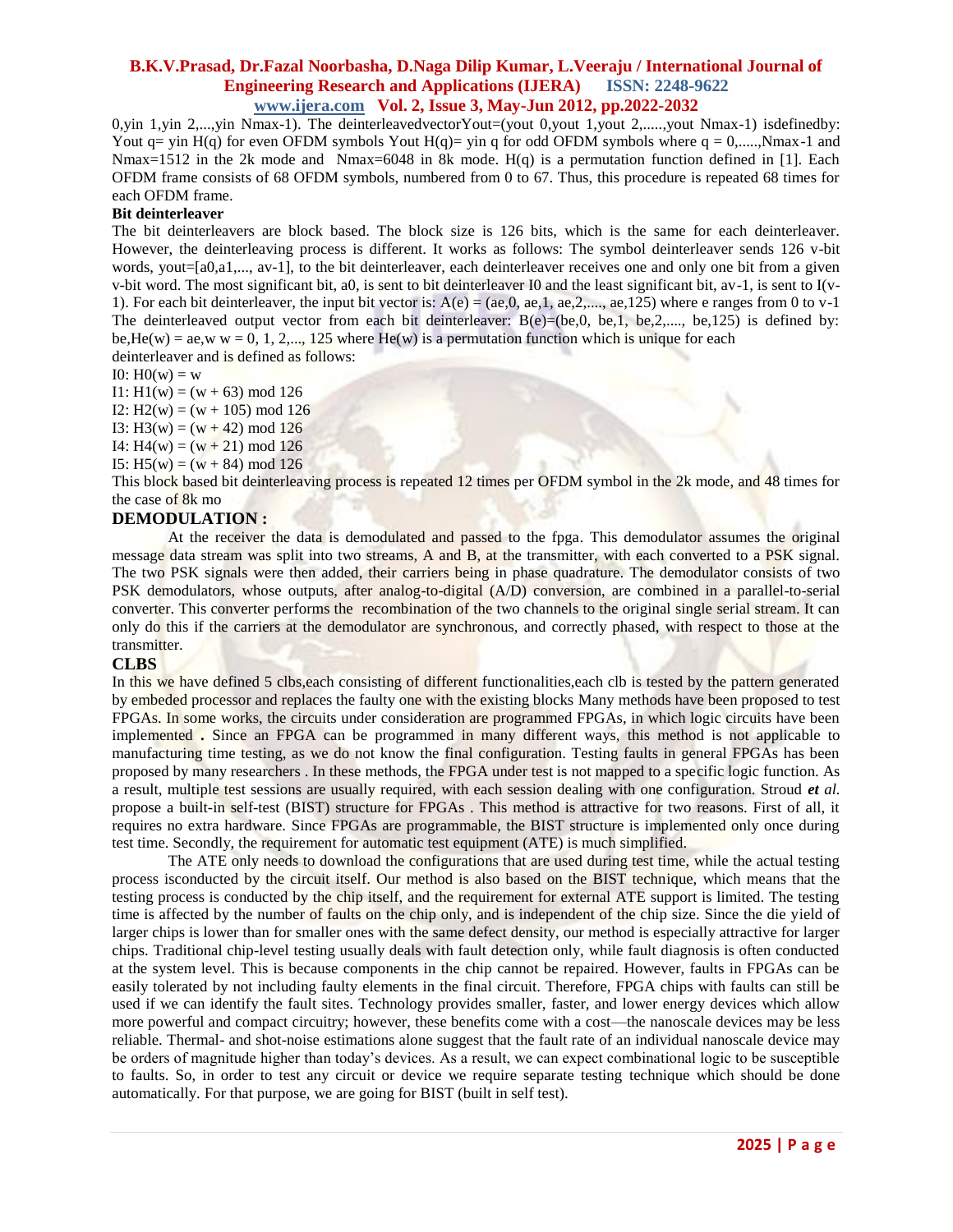**S**ince in built-in self-test (BIST), test patterns are generated and applied to the circuit-under-test (CUT) by on-chip hardware, minimizing hardware overhead is a major concern of BIST implementation. Unlike stored pattern BIST, which requires high hardware overhead due to memory devices required to store precomputed test patterns, pseudorandom BIST, where test patterns are generated by pseudorandom pattern generators such as linear feedback shift registers (LFSRs), requires very little hardware overhead. However, achieving high fault coverage for CUTs that contain many random pattern resistant faults (RPRFs) only with (pseudo) random patterns generated by an LFSR often require unacceptably long test sequences thereby resulting in prohibitively long test time. The random pattern test length required to achieve high fault coverage is often determined by only a few RPRFs. Though the attainment of high fault coverage with practical lengths of test sequences is still one major concern of BIST techniques, reducing switching activity has become another important objective. It has been observed that switching activity during test application is often significantly higher than that during normal operation. The correlation between consecutive random patterns generated by an LFSR is low—this is a well-known property of LFSR generated patterns. On the other hand, significant correlation exists between consecutive patterns during the normal operation of a circuit. A **field-programmable gate array** (**FPGA**) is an [integrated circuit](http://en.wikipedia.org/wiki/Integrated_circuit) designed to be configured by the customer or designer after manufacturing—hence ["field-programmable"](http://en.wikipedia.org/wiki/Field-programmable). The FPGA configuration is generally specified using a [hardware description language](http://en.wikipedia.org/wiki/Hardware_description_language) (HDL), similar to that used for an [application-specific](http://en.wikipedia.org/wiki/Application-specific_integrated_circuit)  [integrated circuit](http://en.wikipedia.org/wiki/Application-specific_integrated_circuit) (ASIC) [\(circuit diagrams](http://en.wikipedia.org/wiki/Circuit_diagram) were previously used to specify the configuration, as they were for ASICs, but this is increasingly rare). FPGAs can be used to implement any logical function that an ASIC could perform. The ability to update the functionality after shipping, [partial re-configuration](http://en.wikipedia.org/wiki/Partial_re-configuration) of the portion of the design and the low non-recurring engineering costs relative to an ASIC design (notwithstanding the generally higher unit cost), offer advantages for many applications.

FPGAs contain [programmable logic](http://en.wikipedia.org/wiki/Programmable_logic_device) components called "logic blocks", and a hierarchy of reconfigurable interconnects that allow the blocks to be "wired together"—somewhat like many (changeable) logic gates that can be inter-wired in (many) different configurations. Logic blocks can be configured to perform complex [combinational](http://en.wikipedia.org/wiki/Combinational_logic)  [functions,](http://en.wikipedia.org/wiki/Combinational_logic) or merely simple [logic gates](http://en.wikipedia.org/wiki/Logic_gate) like [AND](http://en.wikipedia.org/wiki/AND_gate) and [XOR.](http://en.wikipedia.org/wiki/XOR_gate) In most FPGAs, the logic blocks also include memory elements, which may be simple [flip-flops](http://en.wikipedia.org/wiki/Flip-flop_%28electronics%29) or more complete blocks of memory.<sup>[\[2\]](http://en.wikipedia.org/wiki/Field-programmable_gate_array#cite_note-FPGA-1)</sup>

In addition to digital functions, some FPGAs have analog features. The most common analog feature is programmable [slew rate](http://en.wikipedia.org/wiki/Slew_rate) and drive strength on each output pin, allowing the engineer to set slow rates on lightly loaded pins that would otherwise [ring](http://en.wikipedia.org/wiki/Electrical_resonance) unacceptably, and to set stronger, faster rates on heavily loaded pins on highspeed channels that would otherwise run too slow. Another relatively common analog feature is differential comparators on input pins designed to be connected to [differential signaling](http://en.wikipedia.org/wiki/Differential_signaling) channels.

A few ["mixed signal](http://en.wikipedia.org/wiki/Mixed-signal_integrated_circuit) FPGAs" have integrated peripheral [Analog-to-Digital Converters \(ADCs\)](http://en.wikipedia.org/wiki/Analog-to-Digital_Converter) and [Digital-to-](http://en.wikipedia.org/wiki/Digital-to-Analog_Converter)[Analog Converters \(DACs\)](http://en.wikipedia.org/wiki/Digital-to-Analog_Converter) with analog signal conditioning blocks allowing them to operate as a [system-on-a](http://en.wikipedia.org/wiki/System-on-a-chip)[chip.](http://en.wikipedia.org/wiki/System-on-a-chip)<sup>[\[5\]](http://en.wikipedia.org/wiki/Field-programmable_gate_array#cite_note-4)</sup> Such devices blur the line between an FPGA, which carries digital ones and zeros on its internal programmable interconnect fabric, and [field-programmable analog array](http://en.wikipedia.org/wiki/Field-programmable_analog_array) (FPAA), which carries analog values on its internal programmable interconnect fabric.The most common FPGA architecture consists of an array of logic blocks (called Configurable Logic Block, CLB, or Logic Array Block, LAB, depending on vendor), I/O pads, and routing channels. Generally, all the routing channels have the same width (number of wires). Multiple I/O pads may fit into the height of one row or the width of one column in the array.

An application circuit must be mapped into an FPGA with adequate resources. While the number of CLBs/LABs and I/Os required is easily determined from the design, the number of routing tracks needed may vary considerably even among designs with the same amount of logic. For example, a [crossbar switch](http://en.wikipedia.org/wiki/Crossbar_switch) requires much more routing than a [systolic array](http://en.wikipedia.org/wiki/Systolic_array) with the same gate count. Since unused routing tracks increase the cost (and decrease the performance) of the part without providing any benefit, FPGA manufacturers try to provide just enough tracks so that most designs that will fit in terms of LUTs and IOs can be routed. This is determined by estimates such as those derived fro[m Rent's rule](http://en.wikipedia.org/wiki/Rent%27s_rule) or by experiments with existing designs.

In general, a logic block (CLB or LAB) consists of a few logical cells (called ALM, LE, Slice etc.). A typical cell consists of a 4-input [Lookup table](http://en.wikipedia.org/wiki/Lookup_table#Hardware_LUTs) (LUT), a [Full adder](http://en.wikipedia.org/wiki/Full_adder) (FA) and a D-type [flip-flop,](http://en.wikipedia.org/wiki/Flip-flop_%28electronics%29) as shown below. The LUTs are in this figure split into two 3-input LUTs. In *normal mode* those are combined into a 4-input LUT through the left [mux.](http://en.wikipedia.org/wiki/Multiplexer) In *arithmetic* mode, their outputs are fed to the FA. The selection of mode is programmed into the middle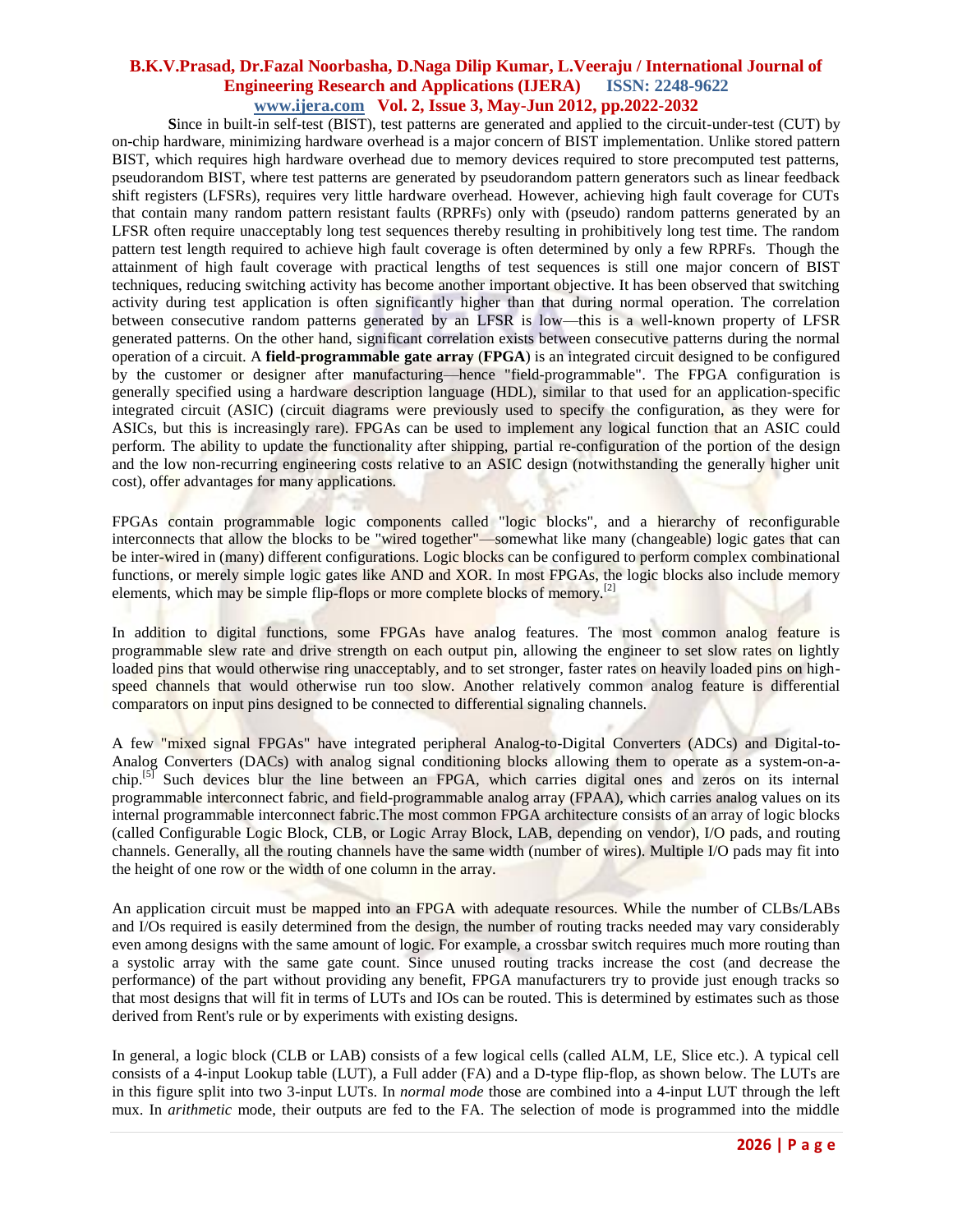multiplexer. The output can be either synchronous or asynchronous, depending on the programming of the mux to the right, in the figure example. In practice, entire or parts of the FA are put as functions into the LUTs in order to save space

ALMs and Slices usually contains 2 or 4 structures similar to the example figure, with some shared signals.CLBs/LABs typically contains a few ALMs/LEs/Slices.

In recent years, manufacturers have started moving to 6-input LUTs in their high performance parts, claiming increased performance.Since clock signals (and often other high[-fanout](http://en.wikipedia.org/wiki/Fanout) signals) are normally routed via specialpurpose dedicated routing networks in commercial FPGAs, they and other signals are separately managed.

| <b>RESULTS:</b>                               |                                                                                                                                                                                                                                                                                                                                                                                                                                                                                            |                                       |                                                          |         |                            |
|-----------------------------------------------|--------------------------------------------------------------------------------------------------------------------------------------------------------------------------------------------------------------------------------------------------------------------------------------------------------------------------------------------------------------------------------------------------------------------------------------------------------------------------------------------|---------------------------------------|----------------------------------------------------------|---------|----------------------------|
| <b>MODULATION OUTPUT</b>                      |                                                                                                                                                                                                                                                                                                                                                                                                                                                                                            |                                       |                                                          |         |                            |
|                                               | Xilinx - ISE - C:\Xilinx\CLLL\CLLL.ise - [Simulation]                                                                                                                                                                                                                                                                                                                                                                                                                                      |                                       |                                                          |         | $\Box$ $\theta$   $\times$ |
|                                               | File Edit View Project Source Process Test-Bench Simulation Window Help                                                                                                                                                                                                                                                                                                                                                                                                                    |                                       |                                                          |         | $-10$ $\times$             |
|                                               | $\blacksquare$ $\blacksquare$ $\blacksquare$ $\blacksquare$ $\blacksquare$ $\blacksquare$ $\blacksquare$ $\blacksquare$ $\blacksquare$ $\blacksquare$ $\blacksquare$ $\blacksquare$ $\blacksquare$ $\blacksquare$ $\blacksquare$ $\blacksquare$ $\blacksquare$ $\blacksquare$ $\blacksquare$ $\blacksquare$ $\blacksquare$ $\blacksquare$ $\blacksquare$ $\blacksquare$ $\blacksquare$ $\blacksquare$ $\blacksquare$ $\blacksquare$ $\blacksquare$ $\blacksquare$ $\blacksquare$ $\blacks$ |                                       | <b>IO OI</b><br><b>西南</b><br>ᅬ                           |         |                            |
| 1680 O I                                      | 古台台 2 2 X X 回 = 每 ▶ X 1000<br>÷<br>₽                                                                                                                                                                                                                                                                                                                                                                                                                                                       |                                       | $\vert \mathbf{v} \vert$<br>$\mathbf{v}$ ns              |         |                            |
| Sources for: Behavioral Simulation v          | Now:<br>10200 ns                                                                                                                                                                                                                                                                                                                                                                                                                                                                           | 2040<br>0 <sub>ns</sub>               | 4080 ns<br>6120                                          | 8160 ns | 10200                      |
| - <b>F</b> CLLL                               |                                                                                                                                                                                                                                                                                                                                                                                                                                                                                            |                                       |                                                          |         |                            |
| 白 間 xc3s100e-5tq144<br>F- n moddd (moddd.tbw) | <b>M</b> <sub>rst</sub>                                                                                                                                                                                                                                                                                                                                                                                                                                                                    | $\mathbf 0$                           |                                                          |         |                            |
|                                               | ⊞ <mark>√</mark> a0[3:0]                                                                                                                                                                                                                                                                                                                                                                                                                                                                   | $\overline{2}$                        |                                                          |         |                            |
| $\left  \cdot \right $                        | ⊞ 7 a1[3:0]                                                                                                                                                                                                                                                                                                                                                                                                                                                                                | 12                                    | 12                                                       |         |                            |
| <sup>国</sup> Sources                          | <b>⊞ 2</b> a2[3:0]<br><b>PRI</b> Snapshots<br>⊞ 7 a3[3:0]                                                                                                                                                                                                                                                                                                                                                                                                                                  | 6<br>10                               | 6<br>10                                                  |         |                            |
|                                               | ⊞ 2 a4[3:0]                                                                                                                                                                                                                                                                                                                                                                                                                                                                                | $\overline{2}$                        | $\overline{2}$                                           |         |                            |
| Hierarchy of moddd:                           | ⊞ 2 a5[3:0]                                                                                                                                                                                                                                                                                                                                                                                                                                                                                | 6                                     | 6                                                        |         |                            |
| F & moddd moddd testbench_arch                | $\mathbb{E}$ a6[3:0]                                                                                                                                                                                                                                                                                                                                                                                                                                                                       | $_{9}$                                | $\overline{9}$                                           |         |                            |
|                                               | ⊞ 2 a7[3:0]                                                                                                                                                                                                                                                                                                                                                                                                                                                                                | $\overline{2}$                        |                                                          |         |                            |
|                                               | $\boxplus \bigotimes$ realp0[3:0]                                                                                                                                                                                                                                                                                                                                                                                                                                                          | $\langle 0 \rangle$<br>15             | 15                                                       |         |                            |
|                                               | <b>E X</b> imgp0[3:0]                                                                                                                                                                                                                                                                                                                                                                                                                                                                      | $\langle 0 \rangle$<br>13             | 13                                                       |         |                            |
|                                               | □ <mark>る(</mark> imgp1[3:0]                                                                                                                                                                                                                                                                                                                                                                                                                                                               | $\langle 0 \rangle$<br>$\overline{2}$ | $\overline{2}$                                           |         |                            |
|                                               | $\boxplus \bigotimes$ realp2[3:0]                                                                                                                                                                                                                                                                                                                                                                                                                                                          | $\langle 0 \rangle$<br>11             | 11                                                       |         |                            |
|                                               |                                                                                                                                                                                                                                                                                                                                                                                                                                                                                            | (0)<br>13                             | 13                                                       |         |                            |
|                                               | $\boxplus \overline{\bigotimes}$ realp3[3:0]                                                                                                                                                                                                                                                                                                                                                                                                                                               | $\langle 0 \rangle$<br>$7 -$          |                                                          |         |                            |
|                                               | □ <mark>る(</mark> imgp3[3:0]                                                                                                                                                                                                                                                                                                                                                                                                                                                               | $\langle 0 \rangle$<br>$\overline{2}$ | $\overline{2}$                                           |         |                            |
|                                               | $\boxplus \overline{\odot}$ (realp4[3:0]                                                                                                                                                                                                                                                                                                                                                                                                                                                   | $\langle 0 \rangle$<br>15             | 15                                                       |         |                            |
|                                               | □ <mark>る(</mark> imgp4[3:0]                                                                                                                                                                                                                                                                                                                                                                                                                                                               | 13<br>$\langle 0 \rangle$             | 13                                                       |         | ▼                          |
|                                               |                                                                                                                                                                                                                                                                                                                                                                                                                                                                                            | <u> 11 17</u>                         |                                                          |         |                            |
| Sim Hierarchy - moddd                         | <b>E</b> Design Summary                                                                                                                                                                                                                                                                                                                                                                                                                                                                    | <b>器</b> Simulation                   |                                                          |         |                            |
| $\vert x \vert$<br>1 >                        | Simulation stopped when executing process: moddd.vhw:142<br>on line 153 in file "C:/Xilinx/CLLL/moddd.vhw"                                                                                                                                                                                                                                                                                                                                                                                 |                                       |                                                          |         |                            |
| <b>E</b> Console                              | <b>C</b> Errors<br>Warnings<br>Find in Files                                                                                                                                                                                                                                                                                                                                                                                                                                               | Sim Console - moddd                   |                                                          |         |                            |
| <b>Start</b>                                  | <b>B 9 9</b><br>Gmail - Inbox - Mozilla Fir                                                                                                                                                                                                                                                                                                                                                                                                                                                | <b>38</b> Microsoft Excel - CRISP     | F:\New Folder (2)\memory   iss Xilinx - ISE - C:\Xilinx\ |         | $\mathbb{R}$ 5:27 PM       |
| <b>INTERLEAVER</b>                            |                                                                                                                                                                                                                                                                                                                                                                                                                                                                                            |                                       |                                                          |         |                            |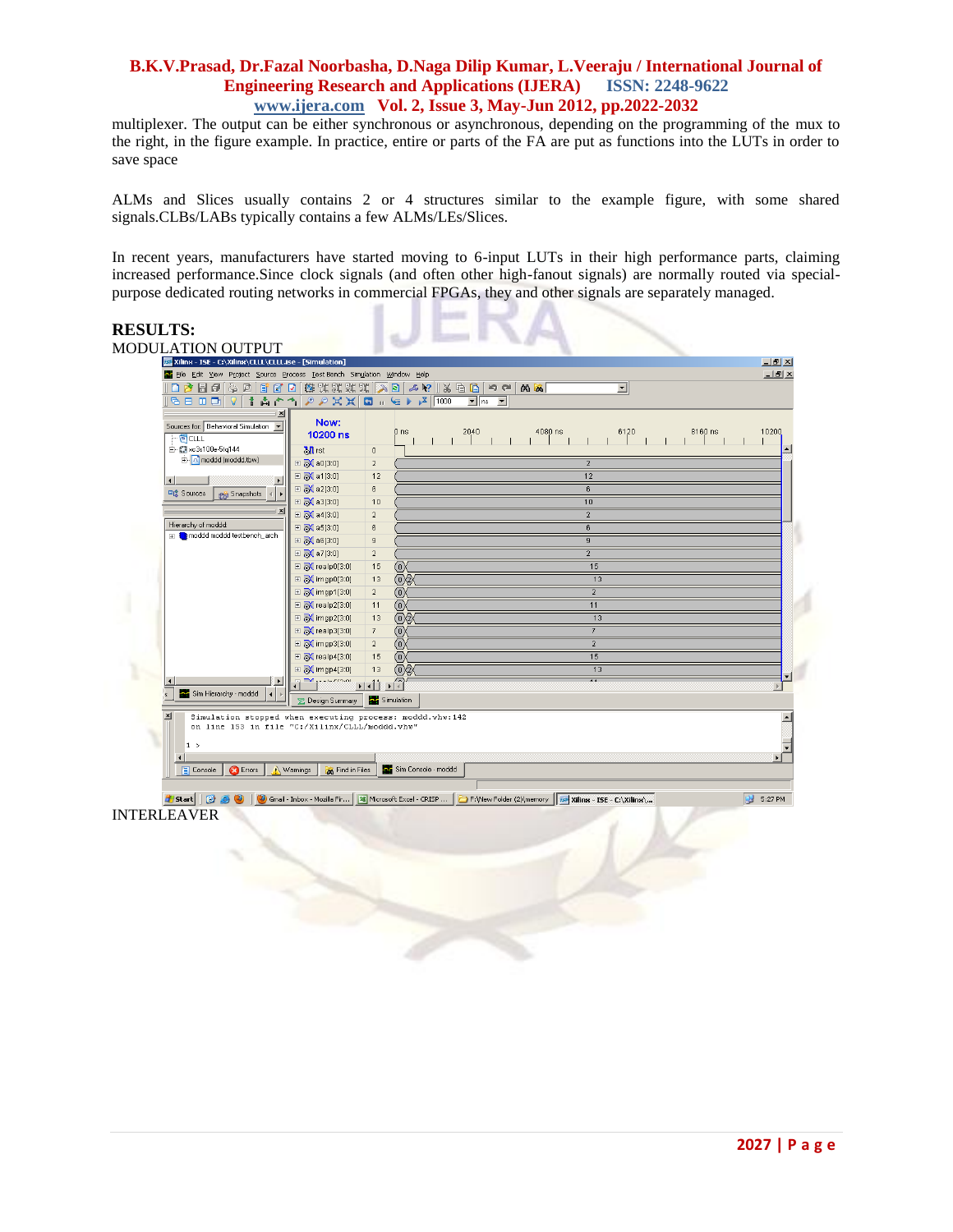| Now:                                                                   |                                                       | 0 <sub>ns</sub>                                                                                                                  | 2000 |                        | 4000 ns |                         | 6000                              | 8000 ns |         |
|------------------------------------------------------------------------|-------------------------------------------------------|----------------------------------------------------------------------------------------------------------------------------------|------|------------------------|---------|-------------------------|-----------------------------------|---------|---------|
| 10000 ns                                                               |                                                       |                                                                                                                                  |      |                        |         |                         |                                   |         |         |
| ⊞ 2 re0[3:0]                                                           | 6                                                     |                                                                                                                                  |      |                        |         | 6                       |                                   |         |         |
| ⊞ 2 im0[3:0]                                                           | 14                                                    |                                                                                                                                  |      |                        |         | 14                      |                                   |         |         |
| ⊞ 2 re1[3:0]                                                           | $\overline{t}$                                        |                                                                                                                                  |      |                        |         | $\overline{7}$          |                                   |         |         |
| ⊞ 2 im1[3:0]                                                           | $\sqrt{4}$                                            |                                                                                                                                  |      |                        |         | $\overline{4}$          |                                   |         |         |
| ⊞ 2 re2[3:0]                                                           | $\mathbf{2}% ^{T}=\mathbf{2}^{T}\times\mathbf{2}^{T}$ |                                                                                                                                  |      |                        |         | $\overline{2}$          |                                   |         |         |
| <b>⊞ X</b> im2[3:0]                                                    | $\boldsymbol{7}$                                      |                                                                                                                                  |      |                        |         | $\overline{7}$          |                                   |         |         |
| ⊞ 2 re3[3:0]                                                           | $\sqrt{4}$                                            |                                                                                                                                  |      |                        |         | $\overline{4}$          |                                   |         |         |
| ⊞ 2 im3[3:0]                                                           | $\mathbf 2$                                           |                                                                                                                                  |      |                        |         | $\overline{2}$          |                                   |         |         |
| □ X re4[3:0]                                                           | $\mathbf{1}$                                          |                                                                                                                                  |      |                        |         | $\overline{1}$          |                                   |         |         |
| ⊞ 2 im4[3:0]                                                           | $\overline{\mathfrak{r}}$                             |                                                                                                                                  |      |                        |         | $\overline{7}$          |                                   |         |         |
| ⊞ 2 re5[3:0]                                                           | $\overline{a}$                                        |                                                                                                                                  |      |                        |         | $\overline{2}$          |                                   |         |         |
| <b>⊞ &amp; im5[3:0]</b>                                                | $\sqrt{2}$                                            |                                                                                                                                  |      |                        |         | $\overline{2}$          |                                   |         |         |
|                                                                        |                                                       |                                                                                                                                  |      |                        |         |                         |                                   |         |         |
| ⊞ 2 re6[3:0]                                                           | $\ensuremath{\mathsf{3}}$                             |                                                                                                                                  |      |                        |         |                         |                                   |         |         |
| ⊞ & im6[3:0]                                                           | 14                                                    |                                                                                                                                  |      |                        |         | $\overline{14}$         |                                   |         |         |
| ⊞ 2 re7[3:0]                                                           | $\sqrt{4}$                                            |                                                                                                                                  |      |                        |         | $\overline{4}$          |                                   |         |         |
| ⊞ <mark>√</mark> im7[3:0]                                              | $\,$ 2 $\,$                                           |                                                                                                                                  |      |                        |         | $\overline{2}$          |                                   |         |         |
| ⊞ <mark>√</mark> frop0[7:0]                                            | 6                                                     |                                                                                                                                  |      |                        |         | $\overline{6}$          |                                   |         |         |
| □ <mark>◇ fiop0[7:0]</mark>                                            | 254                                                   |                                                                                                                                  |      |                        |         | 254                     |                                   |         |         |
| 田 入 frop1[7:0]                                                         | 247                                                   |                                                                                                                                  |      |                        |         | 247                     |                                   |         |         |
| $\Box$ $\partial$ flop1[7:0]                                           | $\overline{4}$                                        |                                                                                                                                  |      |                        |         | $\overline{4}$          |                                   |         |         |
| □ o frop2[7:0]                                                         | $\overline{a}$                                        |                                                                                                                                  |      |                        |         | $\overline{\mathbf{2}}$ |                                   |         |         |
| $\Box$ $\bigotimes$ fiop2[7:0]                                         | 247                                                   |                                                                                                                                  |      |                        |         | 247                     |                                   |         |         |
| ⊞ <a> frop3[7:0]</a>                                                   | $\overline{4}$                                        |                                                                                                                                  |      |                        |         | $\overline{4}$          |                                   |         |         |
| Ⅲ 2 fiop3[7:0]                                                         | $\overline{a}$                                        |                                                                                                                                  |      |                        |         | $\overline{2}$          |                                   |         |         |
|                                                                        | $\mathbf{1}$                                          |                                                                                                                                  |      |                        |         | $\overline{1}$          |                                   |         |         |
| 田 <mark>6X</mark> frop4[7:0]                                           |                                                       |                                                                                                                                  |      |                        |         | 247                     |                                   |         |         |
| ⊞ <mark>√</mark> fiop4[7:0]<br>$\sim$<br>$\overline{1}$ $\overline{1}$ | 247<br><u>लबी लंब</u>                                 |                                                                                                                                  |      |                        |         |                         |                                   |         |         |
| # Start   @<br>Simulation                                              |                                                       | Gmail - Inbox - Mozilla F 38 Microsoft Excel - CRISP 58 Xilinx - ISE - C:\Xilinx\CL 9 [2] SNAPS.doc - Microsoft  [22] Simulation |      |                        |         |                         |                                   |         | 5:32 PM |
| File View Test Bench Simulation Window                                 |                                                       | ∥↑Åŕጎ│ <i>ፆ ፆ</i> X X │◘ "ԿD ▶ Й │1000                                                                                           |      | $\bullet$ ns $\bullet$ |         |                         |                                   |         |         |
|                                                                        |                                                       |                                                                                                                                  |      |                        |         |                         |                                   |         |         |
| Now:                                                                   |                                                       | 0 <sub>ns</sub>                                                                                                                  | 2040 |                        | 4080 ns |                         | 6120                              | 8160 ns |         |
| 10200 ns                                                               |                                                       |                                                                                                                                  |      |                        |         |                         |                                   |         |         |
| ⊞ 2 a0[7:0]                                                            | $\sqrt{2}$                                            |                                                                                                                                  |      |                        |         | $\overline{2}$          |                                   |         |         |
| ⊞ <mark>√</mark> a1[7:0]                                               | $\ensuremath{\mathsf{3}}$                             |                                                                                                                                  |      |                        |         | 3                       |                                   |         |         |
| □ <mark>◇</mark> (a2[7:0]                                              | $\mathbf{2}$                                          |                                                                                                                                  |      |                        |         | $\overline{2}$          |                                   |         |         |
| 田 み a3[7:0]                                                            | 6                                                     |                                                                                                                                  |      |                        |         | 6                       |                                   |         |         |
| ⊞ <mark>√</mark> a4[7:0]                                               | $\mathbf{1}$                                          |                                                                                                                                  |      |                        |         | $\overline{1}$          |                                   |         |         |
| ⊞ 2 a5[7:0]                                                            | $\ensuremath{\mathsf{3}}$                             |                                                                                                                                  |      |                        |         | 3                       |                                   |         |         |
| ⊞ <mark>√</mark> a6[7:0]                                               | $\sim$                                                |                                                                                                                                  |      |                        |         | $\overline{4}$          |                                   |         |         |
| □ <mark>◇</mark> (a7[7:0]                                              | 6                                                     |                                                                                                                                  |      |                        |         | $\overline{6}$          |                                   |         |         |
| $\equiv$ $\sqrt{\frac{1}{2}}$ b0[7:0]                                  | 6                                                     |                                                                                                                                  |      |                        |         | $\overline{6}$          |                                   |         |         |
| □ o b1[7:0]                                                            | 3                                                     |                                                                                                                                  |      |                        |         | $\overline{3}$          |                                   |         |         |
| □ 2 b2[7:0]                                                            | 6                                                     |                                                                                                                                  |      |                        |         | $_{\rm 6}$              |                                   |         |         |
| $\Box$ $\partial X$ b3[7:0]                                            | 3                                                     |                                                                                                                                  |      |                        |         | $\overline{3}$          |                                   |         |         |
| ⊞ X b4[7:0]                                                            | 5                                                     |                                                                                                                                  |      |                        |         | $\overline{5}$          |                                   |         |         |
| ⊞ 2 b5[7:0]                                                            | $\mathbf{1}$                                          |                                                                                                                                  |      |                        |         | $\overline{1}$          |                                   |         |         |
| $\Box$ $\odot$ b6[7:0]                                                 | $\overline{\mathbf{3}}$                               |                                                                                                                                  |      |                        |         | 3                       |                                   |         |         |
| $\Box$ $\partial X$ b7[7:0]                                            | $\bf{4}$                                              |                                                                                                                                  |      |                        |         | $\overline{4}$          |                                   |         |         |
| ⊞ 2 rop0[7:0]                                                          | 27                                                    | $\mathbf 0$                                                                                                                      |      |                        |         |                         | $\overline{27}$                   |         |         |
| ⊞ O rop1[7:0]                                                          | 255                                                   | $\bf 0$                                                                                                                          |      |                        |         |                         | 255                               |         |         |
|                                                                        | 247                                                   | $\,0\,$                                                                                                                          |      |                        |         |                         | 247                               |         |         |
| 田 7 rop2[7:0]                                                          |                                                       |                                                                                                                                  |      |                        |         |                         |                                   |         |         |
| 田 <mark>6X</mark> rop3[7:0]                                            | $\overline{\mathbf{3}}$                               | $\mathbf 0$                                                                                                                      |      |                        |         |                         | $\overline{\mathbf{3}}$           |         |         |
| $\Box$ $\odot$ rop4[7:0]                                               | 13                                                    | $\mathbf 0$                                                                                                                      |      |                        |         |                         | 13                                |         |         |
| ⊞ O rop5[7:0]                                                          | $14$                                                  | $\overline{\mathbf{0}}$                                                                                                          |      |                        |         |                         | 14                                |         |         |
| □ <mark>◎</mark> (rop6[7:0]                                            | 253                                                   | $\bf 0$                                                                                                                          |      |                        |         |                         | 253                               |         |         |
| 田 <mark>6X</mark> rop7[7:0]                                            | 250                                                   | $\bf 0$                                                                                                                          |      |                        |         |                         | 250                               |         |         |
| 田 <mark>入</mark> iop0[7:0]<br>$\Box$ $\partial$ iop1[7:0]              | 31<br>5                                               | $\mathbf 0$<br>$\mathbf 0$                                                                                                       |      |                        |         |                         | $\overline{31}$<br>$\overline{5}$ |         |         |

FFT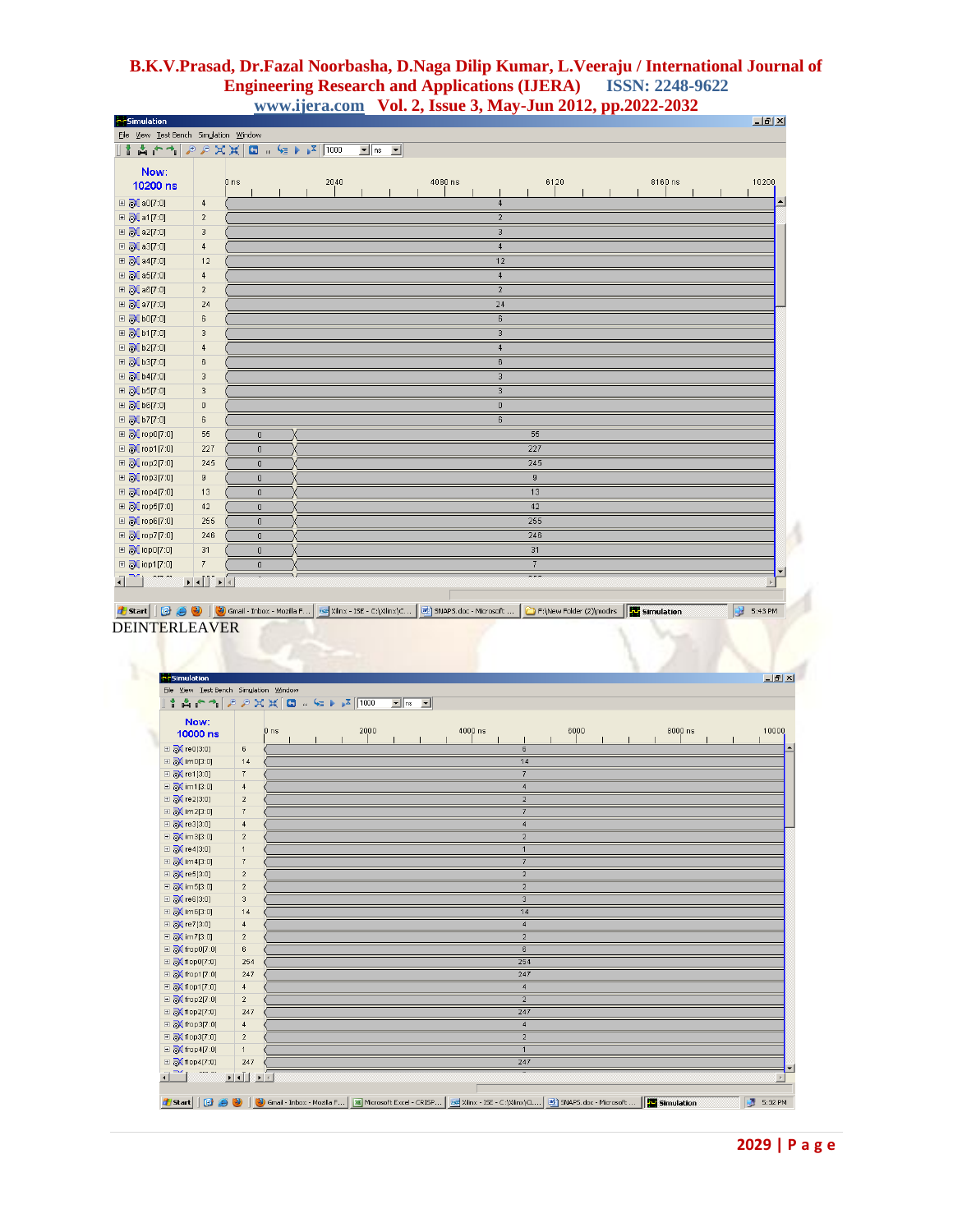**DEMODULATION** 

| File View Test Bench Simulation Window<br>†Åሶጎ│ <i>ዖዖ</i> X X│⊡ ୷⊊▶ ק2│1000<br>$\blacksquare$ ns $\blacksquare$<br>Now:<br>4040 ns<br>6060<br>8080 ns<br>10100<br>0 <sub>ns</sub><br>2020<br>10100 ns<br>$\delta$ l cik<br>$\mathbf 1$<br><b>M</b> <sub>rst</sub><br>$\,0\,$<br><b>⊞ <mark>る</mark></b> a0[3:0]<br>11<br>11<br><b>⊞ <mark>る(</mark>a1[3:0]</b><br>$\overline{4}$<br>$\frac{4}{3}$<br><b>⊞ <mark>⊙</mark>(a2[3:0]</b><br>11<br>11<br>$\overline{6}$<br>$\Box$ $\partial$ a3[3:0]<br>6<br>□ <mark>√</mark> a4[3:0]<br>$\sqrt{5}$<br>$\overline{5}$<br><b>⊞</b> <mark>√</mark> a5[3:0]<br>$\sqrt{3}$<br>$\overline{3}$<br>$\Box$ $\partial$ a6[3:0]<br>11<br>11<br>14<br>□ <mark>√</mark> a7[3:0]<br>14<br>$6\overline{6}$<br><b>⊞ ■ 2</b> realp0[3:0]<br>$\,6\,$<br>$\overline{0}$<br>$\boxplus \bigotimes$ imgp0[3:0]<br>$\,0\,$<br><b>⊞ 入</b> realp1[3:0]<br>$\overline{9}$<br>$\overline{9}$<br><b>E</b> <i>O</i> (imgp1[3:0]<br>$\overline{0}$<br>$\,0\,$<br><b>Ⅲ of realp2[3:0]</b><br>$\overline{6}$<br>$\,6\,$<br>田 o (imgp2[3:0]<br>$\overline{0}$<br>$\,0\,$<br><b>E</b> <i>o</i> € realp3[3:0]<br>11<br>11<br>$\overline{0}$<br><b>□ 入</b> imgp3[3:0]<br>$\,0\,$<br><b>⊞ X</b> realp4[3:0]<br>$\overline{8}$<br>$\bf{8}$<br><b>E</b> <i>S</i> (imgp4[3:0]<br>$0^-$<br>$\mathbf 0$<br>$\overline{14}$<br><b>⊞ 入</b> realp5[3:0]<br>14<br><b>⊞</b> <i>M</i> imgp5[3:0]<br>$\overline{0}$<br>$\mathbf 0$<br><b>E</b> <i>O</i> realp6[3:0]<br>$\,6\,$<br>$_{\rm 6}$<br>$\overline{0}$<br><b>□ 入</b> imgp6[3:0]<br>$\,0\,$<br>$\overline{3}$<br><b>⊞ X</b> realp7[3:0]<br>$\overline{3}$<br>$\overline{0}$<br><b>⊞ 入</b> imgp7[3:0]<br>$\,0\,$<br>$\left\  \cdot \right\ $<br><b>d</b> Start   <b>C</b> e <b>C</b>   C Gmail - Inbox - Mozilla F   iss Xilinx - ISE - C:\Xilinx\C   B   SNAPS.doc - Microsoft<br>F:\New Folder (2)\memory<br>3 5:53 PM<br>Simulation<br>PROCESSOR OUPUT WITHOUT INTERRUPT<br>xs Xilinx - ISE - C:\Users\dilip\di\di.ise - [Simulation]<br>$-0$<br>File Edit View Project Source Process Test Bench Simulation Window Help<br>▣░▓€□□□▏ <del>◊</del> ▏▌Å┢▝▚▎ <i>ቓူ</i> XӾ▏◘▗▕⋸▶▗ <sup>ϫ</sup> ▏1000<br>口户同日に回ぼす口博式双双双周回へや ぶ色色 つやめあ<br>$\overline{\bullet}$ ns $\overline{\bullet}$<br>Now:<br>。。。<br><u>「ո</u> տևորակությունը կազմական ավարտական ավարտական ավարտական ավարտական ավարտական ավարտական ավարտական անձառ առաջան ա<br>10200 ns<br>E NOUT - processr - Beh<br>$\frac{1}{2}$ clk<br>$\overline{1}$<br>$\delta$ l rst<br>$\pmb{0}$<br><b>M</b> interp<br>$\pmb{0}$<br>$\equiv$ $\sqrt{\sim}$ operation[3:0]<br>$\overline{2}$<br>$\overline{2}$<br>$\overline{2}$<br>$\Box$ $\partial$ a[7:0]<br>$\overline{2}$<br>$\overline{24}$<br>$\Box$ $\partial f$ b[7:0]<br>24<br>$\Box$ $\odot$ cop[7:0]<br>${\bf 50}$<br>$\pmb{0}$<br>□ <mark>る</mark> (top[7:0]<br>$\mathbf{0}$<br>26<br>$\equiv$ $\sqrt{\infty}$ op[7:0]<br>26<br>( o x |                                                                                                                                                                                 | $\frac{1}{2}$ $\frac{1}{2}$ $\frac{1}{2}$ |                          |
|--------------------------------------------------------------------------------------------------------------------------------------------------------------------------------------------------------------------------------------------------------------------------------------------------------------------------------------------------------------------------------------------------------------------------------------------------------------------------------------------------------------------------------------------------------------------------------------------------------------------------------------------------------------------------------------------------------------------------------------------------------------------------------------------------------------------------------------------------------------------------------------------------------------------------------------------------------------------------------------------------------------------------------------------------------------------------------------------------------------------------------------------------------------------------------------------------------------------------------------------------------------------------------------------------------------------------------------------------------------------------------------------------------------------------------------------------------------------------------------------------------------------------------------------------------------------------------------------------------------------------------------------------------------------------------------------------------------------------------------------------------------------------------------------------------------------------------------------------------------------------------------------------------------------------------------------------------------------------------------------------------------------------------------------------------------------------------------------------------------------------------------------------------------------------------------------------------------------------------------------------------------------------------------------------------------------------------------------------------------------------------------------------------------------------------------------------------------------------------------------------------------------------------------------------------------------------------------------------------------------------------------------------------------------------------------------------------------------------------------------------------------------------------------------------------------------------------------------------------------------------------------------|---------------------------------------------------------------------------------------------------------------------------------------------------------------------------------|-------------------------------------------|--------------------------|
|                                                                                                                                                                                                                                                                                                                                                                                                                                                                                                                                                                                                                                                                                                                                                                                                                                                                                                                                                                                                                                                                                                                                                                                                                                                                                                                                                                                                                                                                                                                                                                                                                                                                                                                                                                                                                                                                                                                                                                                                                                                                                                                                                                                                                                                                                                                                                                                                                                                                                                                                                                                                                                                                                                                                                                                                                                                                                            |                                                                                                                                                                                 |                                           |                          |
|                                                                                                                                                                                                                                                                                                                                                                                                                                                                                                                                                                                                                                                                                                                                                                                                                                                                                                                                                                                                                                                                                                                                                                                                                                                                                                                                                                                                                                                                                                                                                                                                                                                                                                                                                                                                                                                                                                                                                                                                                                                                                                                                                                                                                                                                                                                                                                                                                                                                                                                                                                                                                                                                                                                                                                                                                                                                                            |                                                                                                                                                                                 |                                           |                          |
|                                                                                                                                                                                                                                                                                                                                                                                                                                                                                                                                                                                                                                                                                                                                                                                                                                                                                                                                                                                                                                                                                                                                                                                                                                                                                                                                                                                                                                                                                                                                                                                                                                                                                                                                                                                                                                                                                                                                                                                                                                                                                                                                                                                                                                                                                                                                                                                                                                                                                                                                                                                                                                                                                                                                                                                                                                                                                            |                                                                                                                                                                                 |                                           |                          |
|                                                                                                                                                                                                                                                                                                                                                                                                                                                                                                                                                                                                                                                                                                                                                                                                                                                                                                                                                                                                                                                                                                                                                                                                                                                                                                                                                                                                                                                                                                                                                                                                                                                                                                                                                                                                                                                                                                                                                                                                                                                                                                                                                                                                                                                                                                                                                                                                                                                                                                                                                                                                                                                                                                                                                                                                                                                                                            |                                                                                                                                                                                 |                                           |                          |
|                                                                                                                                                                                                                                                                                                                                                                                                                                                                                                                                                                                                                                                                                                                                                                                                                                                                                                                                                                                                                                                                                                                                                                                                                                                                                                                                                                                                                                                                                                                                                                                                                                                                                                                                                                                                                                                                                                                                                                                                                                                                                                                                                                                                                                                                                                                                                                                                                                                                                                                                                                                                                                                                                                                                                                                                                                                                                            |                                                                                                                                                                                 |                                           |                          |
|                                                                                                                                                                                                                                                                                                                                                                                                                                                                                                                                                                                                                                                                                                                                                                                                                                                                                                                                                                                                                                                                                                                                                                                                                                                                                                                                                                                                                                                                                                                                                                                                                                                                                                                                                                                                                                                                                                                                                                                                                                                                                                                                                                                                                                                                                                                                                                                                                                                                                                                                                                                                                                                                                                                                                                                                                                                                                            |                                                                                                                                                                                 |                                           |                          |
|                                                                                                                                                                                                                                                                                                                                                                                                                                                                                                                                                                                                                                                                                                                                                                                                                                                                                                                                                                                                                                                                                                                                                                                                                                                                                                                                                                                                                                                                                                                                                                                                                                                                                                                                                                                                                                                                                                                                                                                                                                                                                                                                                                                                                                                                                                                                                                                                                                                                                                                                                                                                                                                                                                                                                                                                                                                                                            |                                                                                                                                                                                 |                                           |                          |
|                                                                                                                                                                                                                                                                                                                                                                                                                                                                                                                                                                                                                                                                                                                                                                                                                                                                                                                                                                                                                                                                                                                                                                                                                                                                                                                                                                                                                                                                                                                                                                                                                                                                                                                                                                                                                                                                                                                                                                                                                                                                                                                                                                                                                                                                                                                                                                                                                                                                                                                                                                                                                                                                                                                                                                                                                                                                                            |                                                                                                                                                                                 |                                           |                          |
|                                                                                                                                                                                                                                                                                                                                                                                                                                                                                                                                                                                                                                                                                                                                                                                                                                                                                                                                                                                                                                                                                                                                                                                                                                                                                                                                                                                                                                                                                                                                                                                                                                                                                                                                                                                                                                                                                                                                                                                                                                                                                                                                                                                                                                                                                                                                                                                                                                                                                                                                                                                                                                                                                                                                                                                                                                                                                            |                                                                                                                                                                                 |                                           |                          |
|                                                                                                                                                                                                                                                                                                                                                                                                                                                                                                                                                                                                                                                                                                                                                                                                                                                                                                                                                                                                                                                                                                                                                                                                                                                                                                                                                                                                                                                                                                                                                                                                                                                                                                                                                                                                                                                                                                                                                                                                                                                                                                                                                                                                                                                                                                                                                                                                                                                                                                                                                                                                                                                                                                                                                                                                                                                                                            |                                                                                                                                                                                 |                                           |                          |
|                                                                                                                                                                                                                                                                                                                                                                                                                                                                                                                                                                                                                                                                                                                                                                                                                                                                                                                                                                                                                                                                                                                                                                                                                                                                                                                                                                                                                                                                                                                                                                                                                                                                                                                                                                                                                                                                                                                                                                                                                                                                                                                                                                                                                                                                                                                                                                                                                                                                                                                                                                                                                                                                                                                                                                                                                                                                                            |                                                                                                                                                                                 |                                           |                          |
|                                                                                                                                                                                                                                                                                                                                                                                                                                                                                                                                                                                                                                                                                                                                                                                                                                                                                                                                                                                                                                                                                                                                                                                                                                                                                                                                                                                                                                                                                                                                                                                                                                                                                                                                                                                                                                                                                                                                                                                                                                                                                                                                                                                                                                                                                                                                                                                                                                                                                                                                                                                                                                                                                                                                                                                                                                                                                            |                                                                                                                                                                                 |                                           |                          |
|                                                                                                                                                                                                                                                                                                                                                                                                                                                                                                                                                                                                                                                                                                                                                                                                                                                                                                                                                                                                                                                                                                                                                                                                                                                                                                                                                                                                                                                                                                                                                                                                                                                                                                                                                                                                                                                                                                                                                                                                                                                                                                                                                                                                                                                                                                                                                                                                                                                                                                                                                                                                                                                                                                                                                                                                                                                                                            |                                                                                                                                                                                 |                                           |                          |
|                                                                                                                                                                                                                                                                                                                                                                                                                                                                                                                                                                                                                                                                                                                                                                                                                                                                                                                                                                                                                                                                                                                                                                                                                                                                                                                                                                                                                                                                                                                                                                                                                                                                                                                                                                                                                                                                                                                                                                                                                                                                                                                                                                                                                                                                                                                                                                                                                                                                                                                                                                                                                                                                                                                                                                                                                                                                                            |                                                                                                                                                                                 |                                           |                          |
|                                                                                                                                                                                                                                                                                                                                                                                                                                                                                                                                                                                                                                                                                                                                                                                                                                                                                                                                                                                                                                                                                                                                                                                                                                                                                                                                                                                                                                                                                                                                                                                                                                                                                                                                                                                                                                                                                                                                                                                                                                                                                                                                                                                                                                                                                                                                                                                                                                                                                                                                                                                                                                                                                                                                                                                                                                                                                            |                                                                                                                                                                                 |                                           |                          |
|                                                                                                                                                                                                                                                                                                                                                                                                                                                                                                                                                                                                                                                                                                                                                                                                                                                                                                                                                                                                                                                                                                                                                                                                                                                                                                                                                                                                                                                                                                                                                                                                                                                                                                                                                                                                                                                                                                                                                                                                                                                                                                                                                                                                                                                                                                                                                                                                                                                                                                                                                                                                                                                                                                                                                                                                                                                                                            |                                                                                                                                                                                 |                                           |                          |
|                                                                                                                                                                                                                                                                                                                                                                                                                                                                                                                                                                                                                                                                                                                                                                                                                                                                                                                                                                                                                                                                                                                                                                                                                                                                                                                                                                                                                                                                                                                                                                                                                                                                                                                                                                                                                                                                                                                                                                                                                                                                                                                                                                                                                                                                                                                                                                                                                                                                                                                                                                                                                                                                                                                                                                                                                                                                                            |                                                                                                                                                                                 |                                           |                          |
|                                                                                                                                                                                                                                                                                                                                                                                                                                                                                                                                                                                                                                                                                                                                                                                                                                                                                                                                                                                                                                                                                                                                                                                                                                                                                                                                                                                                                                                                                                                                                                                                                                                                                                                                                                                                                                                                                                                                                                                                                                                                                                                                                                                                                                                                                                                                                                                                                                                                                                                                                                                                                                                                                                                                                                                                                                                                                            |                                                                                                                                                                                 |                                           |                          |
|                                                                                                                                                                                                                                                                                                                                                                                                                                                                                                                                                                                                                                                                                                                                                                                                                                                                                                                                                                                                                                                                                                                                                                                                                                                                                                                                                                                                                                                                                                                                                                                                                                                                                                                                                                                                                                                                                                                                                                                                                                                                                                                                                                                                                                                                                                                                                                                                                                                                                                                                                                                                                                                                                                                                                                                                                                                                                            |                                                                                                                                                                                 |                                           |                          |
|                                                                                                                                                                                                                                                                                                                                                                                                                                                                                                                                                                                                                                                                                                                                                                                                                                                                                                                                                                                                                                                                                                                                                                                                                                                                                                                                                                                                                                                                                                                                                                                                                                                                                                                                                                                                                                                                                                                                                                                                                                                                                                                                                                                                                                                                                                                                                                                                                                                                                                                                                                                                                                                                                                                                                                                                                                                                                            |                                                                                                                                                                                 |                                           |                          |
|                                                                                                                                                                                                                                                                                                                                                                                                                                                                                                                                                                                                                                                                                                                                                                                                                                                                                                                                                                                                                                                                                                                                                                                                                                                                                                                                                                                                                                                                                                                                                                                                                                                                                                                                                                                                                                                                                                                                                                                                                                                                                                                                                                                                                                                                                                                                                                                                                                                                                                                                                                                                                                                                                                                                                                                                                                                                                            |                                                                                                                                                                                 |                                           |                          |
|                                                                                                                                                                                                                                                                                                                                                                                                                                                                                                                                                                                                                                                                                                                                                                                                                                                                                                                                                                                                                                                                                                                                                                                                                                                                                                                                                                                                                                                                                                                                                                                                                                                                                                                                                                                                                                                                                                                                                                                                                                                                                                                                                                                                                                                                                                                                                                                                                                                                                                                                                                                                                                                                                                                                                                                                                                                                                            |                                                                                                                                                                                 |                                           |                          |
|                                                                                                                                                                                                                                                                                                                                                                                                                                                                                                                                                                                                                                                                                                                                                                                                                                                                                                                                                                                                                                                                                                                                                                                                                                                                                                                                                                                                                                                                                                                                                                                                                                                                                                                                                                                                                                                                                                                                                                                                                                                                                                                                                                                                                                                                                                                                                                                                                                                                                                                                                                                                                                                                                                                                                                                                                                                                                            |                                                                                                                                                                                 |                                           |                          |
|                                                                                                                                                                                                                                                                                                                                                                                                                                                                                                                                                                                                                                                                                                                                                                                                                                                                                                                                                                                                                                                                                                                                                                                                                                                                                                                                                                                                                                                                                                                                                                                                                                                                                                                                                                                                                                                                                                                                                                                                                                                                                                                                                                                                                                                                                                                                                                                                                                                                                                                                                                                                                                                                                                                                                                                                                                                                                            |                                                                                                                                                                                 |                                           |                          |
|                                                                                                                                                                                                                                                                                                                                                                                                                                                                                                                                                                                                                                                                                                                                                                                                                                                                                                                                                                                                                                                                                                                                                                                                                                                                                                                                                                                                                                                                                                                                                                                                                                                                                                                                                                                                                                                                                                                                                                                                                                                                                                                                                                                                                                                                                                                                                                                                                                                                                                                                                                                                                                                                                                                                                                                                                                                                                            |                                                                                                                                                                                 |                                           |                          |
|                                                                                                                                                                                                                                                                                                                                                                                                                                                                                                                                                                                                                                                                                                                                                                                                                                                                                                                                                                                                                                                                                                                                                                                                                                                                                                                                                                                                                                                                                                                                                                                                                                                                                                                                                                                                                                                                                                                                                                                                                                                                                                                                                                                                                                                                                                                                                                                                                                                                                                                                                                                                                                                                                                                                                                                                                                                                                            |                                                                                                                                                                                 |                                           |                          |
|                                                                                                                                                                                                                                                                                                                                                                                                                                                                                                                                                                                                                                                                                                                                                                                                                                                                                                                                                                                                                                                                                                                                                                                                                                                                                                                                                                                                                                                                                                                                                                                                                                                                                                                                                                                                                                                                                                                                                                                                                                                                                                                                                                                                                                                                                                                                                                                                                                                                                                                                                                                                                                                                                                                                                                                                                                                                                            |                                                                                                                                                                                 |                                           |                          |
|                                                                                                                                                                                                                                                                                                                                                                                                                                                                                                                                                                                                                                                                                                                                                                                                                                                                                                                                                                                                                                                                                                                                                                                                                                                                                                                                                                                                                                                                                                                                                                                                                                                                                                                                                                                                                                                                                                                                                                                                                                                                                                                                                                                                                                                                                                                                                                                                                                                                                                                                                                                                                                                                                                                                                                                                                                                                                            |                                                                                                                                                                                 |                                           |                          |
|                                                                                                                                                                                                                                                                                                                                                                                                                                                                                                                                                                                                                                                                                                                                                                                                                                                                                                                                                                                                                                                                                                                                                                                                                                                                                                                                                                                                                                                                                                                                                                                                                                                                                                                                                                                                                                                                                                                                                                                                                                                                                                                                                                                                                                                                                                                                                                                                                                                                                                                                                                                                                                                                                                                                                                                                                                                                                            |                                                                                                                                                                                 |                                           |                          |
|                                                                                                                                                                                                                                                                                                                                                                                                                                                                                                                                                                                                                                                                                                                                                                                                                                                                                                                                                                                                                                                                                                                                                                                                                                                                                                                                                                                                                                                                                                                                                                                                                                                                                                                                                                                                                                                                                                                                                                                                                                                                                                                                                                                                                                                                                                                                                                                                                                                                                                                                                                                                                                                                                                                                                                                                                                                                                            |                                                                                                                                                                                 |                                           |                          |
|                                                                                                                                                                                                                                                                                                                                                                                                                                                                                                                                                                                                                                                                                                                                                                                                                                                                                                                                                                                                                                                                                                                                                                                                                                                                                                                                                                                                                                                                                                                                                                                                                                                                                                                                                                                                                                                                                                                                                                                                                                                                                                                                                                                                                                                                                                                                                                                                                                                                                                                                                                                                                                                                                                                                                                                                                                                                                            |                                                                                                                                                                                 |                                           |                          |
|                                                                                                                                                                                                                                                                                                                                                                                                                                                                                                                                                                                                                                                                                                                                                                                                                                                                                                                                                                                                                                                                                                                                                                                                                                                                                                                                                                                                                                                                                                                                                                                                                                                                                                                                                                                                                                                                                                                                                                                                                                                                                                                                                                                                                                                                                                                                                                                                                                                                                                                                                                                                                                                                                                                                                                                                                                                                                            |                                                                                                                                                                                 |                                           |                          |
|                                                                                                                                                                                                                                                                                                                                                                                                                                                                                                                                                                                                                                                                                                                                                                                                                                                                                                                                                                                                                                                                                                                                                                                                                                                                                                                                                                                                                                                                                                                                                                                                                                                                                                                                                                                                                                                                                                                                                                                                                                                                                                                                                                                                                                                                                                                                                                                                                                                                                                                                                                                                                                                                                                                                                                                                                                                                                            |                                                                                                                                                                                 |                                           |                          |
|                                                                                                                                                                                                                                                                                                                                                                                                                                                                                                                                                                                                                                                                                                                                                                                                                                                                                                                                                                                                                                                                                                                                                                                                                                                                                                                                                                                                                                                                                                                                                                                                                                                                                                                                                                                                                                                                                                                                                                                                                                                                                                                                                                                                                                                                                                                                                                                                                                                                                                                                                                                                                                                                                                                                                                                                                                                                                            |                                                                                                                                                                                 |                                           | $\square$ $\square$      |
|                                                                                                                                                                                                                                                                                                                                                                                                                                                                                                                                                                                                                                                                                                                                                                                                                                                                                                                                                                                                                                                                                                                                                                                                                                                                                                                                                                                                                                                                                                                                                                                                                                                                                                                                                                                                                                                                                                                                                                                                                                                                                                                                                                                                                                                                                                                                                                                                                                                                                                                                                                                                                                                                                                                                                                                                                                                                                            |                                                                                                                                                                                 |                                           |                          |
|                                                                                                                                                                                                                                                                                                                                                                                                                                                                                                                                                                                                                                                                                                                                                                                                                                                                                                                                                                                                                                                                                                                                                                                                                                                                                                                                                                                                                                                                                                                                                                                                                                                                                                                                                                                                                                                                                                                                                                                                                                                                                                                                                                                                                                                                                                                                                                                                                                                                                                                                                                                                                                                                                                                                                                                                                                                                                            | Sources for: Behavioral Simulation                                                                                                                                              |                                           |                          |
|                                                                                                                                                                                                                                                                                                                                                                                                                                                                                                                                                                                                                                                                                                                                                                                                                                                                                                                                                                                                                                                                                                                                                                                                                                                                                                                                                                                                                                                                                                                                                                                                                                                                                                                                                                                                                                                                                                                                                                                                                                                                                                                                                                                                                                                                                                                                                                                                                                                                                                                                                                                                                                                                                                                                                                                                                                                                                            |                                                                                                                                                                                 |                                           |                          |
|                                                                                                                                                                                                                                                                                                                                                                                                                                                                                                                                                                                                                                                                                                                                                                                                                                                                                                                                                                                                                                                                                                                                                                                                                                                                                                                                                                                                                                                                                                                                                                                                                                                                                                                                                                                                                                                                                                                                                                                                                                                                                                                                                                                                                                                                                                                                                                                                                                                                                                                                                                                                                                                                                                                                                                                                                                                                                            |                                                                                                                                                                                 |                                           |                          |
|                                                                                                                                                                                                                                                                                                                                                                                                                                                                                                                                                                                                                                                                                                                                                                                                                                                                                                                                                                                                                                                                                                                                                                                                                                                                                                                                                                                                                                                                                                                                                                                                                                                                                                                                                                                                                                                                                                                                                                                                                                                                                                                                                                                                                                                                                                                                                                                                                                                                                                                                                                                                                                                                                                                                                                                                                                                                                            |                                                                                                                                                                                 |                                           |                          |
|                                                                                                                                                                                                                                                                                                                                                                                                                                                                                                                                                                                                                                                                                                                                                                                                                                                                                                                                                                                                                                                                                                                                                                                                                                                                                                                                                                                                                                                                                                                                                                                                                                                                                                                                                                                                                                                                                                                                                                                                                                                                                                                                                                                                                                                                                                                                                                                                                                                                                                                                                                                                                                                                                                                                                                                                                                                                                            |                                                                                                                                                                                 |                                           |                          |
|                                                                                                                                                                                                                                                                                                                                                                                                                                                                                                                                                                                                                                                                                                                                                                                                                                                                                                                                                                                                                                                                                                                                                                                                                                                                                                                                                                                                                                                                                                                                                                                                                                                                                                                                                                                                                                                                                                                                                                                                                                                                                                                                                                                                                                                                                                                                                                                                                                                                                                                                                                                                                                                                                                                                                                                                                                                                                            |                                                                                                                                                                                 |                                           |                          |
|                                                                                                                                                                                                                                                                                                                                                                                                                                                                                                                                                                                                                                                                                                                                                                                                                                                                                                                                                                                                                                                                                                                                                                                                                                                                                                                                                                                                                                                                                                                                                                                                                                                                                                                                                                                                                                                                                                                                                                                                                                                                                                                                                                                                                                                                                                                                                                                                                                                                                                                                                                                                                                                                                                                                                                                                                                                                                            |                                                                                                                                                                                 |                                           |                          |
|                                                                                                                                                                                                                                                                                                                                                                                                                                                                                                                                                                                                                                                                                                                                                                                                                                                                                                                                                                                                                                                                                                                                                                                                                                                                                                                                                                                                                                                                                                                                                                                                                                                                                                                                                                                                                                                                                                                                                                                                                                                                                                                                                                                                                                                                                                                                                                                                                                                                                                                                                                                                                                                                                                                                                                                                                                                                                            |                                                                                                                                                                                 |                                           |                          |
|                                                                                                                                                                                                                                                                                                                                                                                                                                                                                                                                                                                                                                                                                                                                                                                                                                                                                                                                                                                                                                                                                                                                                                                                                                                                                                                                                                                                                                                                                                                                                                                                                                                                                                                                                                                                                                                                                                                                                                                                                                                                                                                                                                                                                                                                                                                                                                                                                                                                                                                                                                                                                                                                                                                                                                                                                                                                                            |                                                                                                                                                                                 |                                           |                          |
|                                                                                                                                                                                                                                                                                                                                                                                                                                                                                                                                                                                                                                                                                                                                                                                                                                                                                                                                                                                                                                                                                                                                                                                                                                                                                                                                                                                                                                                                                                                                                                                                                                                                                                                                                                                                                                                                                                                                                                                                                                                                                                                                                                                                                                                                                                                                                                                                                                                                                                                                                                                                                                                                                                                                                                                                                                                                                            |                                                                                                                                                                                 |                                           |                          |
|                                                                                                                                                                                                                                                                                                                                                                                                                                                                                                                                                                                                                                                                                                                                                                                                                                                                                                                                                                                                                                                                                                                                                                                                                                                                                                                                                                                                                                                                                                                                                                                                                                                                                                                                                                                                                                                                                                                                                                                                                                                                                                                                                                                                                                                                                                                                                                                                                                                                                                                                                                                                                                                                                                                                                                                                                                                                                            |                                                                                                                                                                                 |                                           |                          |
|                                                                                                                                                                                                                                                                                                                                                                                                                                                                                                                                                                                                                                                                                                                                                                                                                                                                                                                                                                                                                                                                                                                                                                                                                                                                                                                                                                                                                                                                                                                                                                                                                                                                                                                                                                                                                                                                                                                                                                                                                                                                                                                                                                                                                                                                                                                                                                                                                                                                                                                                                                                                                                                                                                                                                                                                                                                                                            |                                                                                                                                                                                 |                                           |                          |
|                                                                                                                                                                                                                                                                                                                                                                                                                                                                                                                                                                                                                                                                                                                                                                                                                                                                                                                                                                                                                                                                                                                                                                                                                                                                                                                                                                                                                                                                                                                                                                                                                                                                                                                                                                                                                                                                                                                                                                                                                                                                                                                                                                                                                                                                                                                                                                                                                                                                                                                                                                                                                                                                                                                                                                                                                                                                                            |                                                                                                                                                                                 |                                           |                          |
|                                                                                                                                                                                                                                                                                                                                                                                                                                                                                                                                                                                                                                                                                                                                                                                                                                                                                                                                                                                                                                                                                                                                                                                                                                                                                                                                                                                                                                                                                                                                                                                                                                                                                                                                                                                                                                                                                                                                                                                                                                                                                                                                                                                                                                                                                                                                                                                                                                                                                                                                                                                                                                                                                                                                                                                                                                                                                            |                                                                                                                                                                                 |                                           |                          |
|                                                                                                                                                                                                                                                                                                                                                                                                                                                                                                                                                                                                                                                                                                                                                                                                                                                                                                                                                                                                                                                                                                                                                                                                                                                                                                                                                                                                                                                                                                                                                                                                                                                                                                                                                                                                                                                                                                                                                                                                                                                                                                                                                                                                                                                                                                                                                                                                                                                                                                                                                                                                                                                                                                                                                                                                                                                                                            |                                                                                                                                                                                 |                                           |                          |
|                                                                                                                                                                                                                                                                                                                                                                                                                                                                                                                                                                                                                                                                                                                                                                                                                                                                                                                                                                                                                                                                                                                                                                                                                                                                                                                                                                                                                                                                                                                                                                                                                                                                                                                                                                                                                                                                                                                                                                                                                                                                                                                                                                                                                                                                                                                                                                                                                                                                                                                                                                                                                                                                                                                                                                                                                                                                                            |                                                                                                                                                                                 |                                           |                          |
| $\mathbf{F} = \begin{bmatrix} 1 & 0 \\ 0 & 1 \end{bmatrix} \quad \mathbf{F} = \begin{bmatrix} 1 & 0 \\ 0 & 1 \end{bmatrix}$<br>$\frac{1}{2}$                                                                                                                                                                                                                                                                                                                                                                                                                                                                                                                                                                                                                                                                                                                                                                                                                                                                                                                                                                                                                                                                                                                                                                                                                                                                                                                                                                                                                                                                                                                                                                                                                                                                                                                                                                                                                                                                                                                                                                                                                                                                                                                                                                                                                                                                                                                                                                                                                                                                                                                                                                                                                                                                                                                                               |                                                                                                                                                                                 |                                           |                          |
| <b>We timer We process We alu Communist</b> Simulation<br><b>E</b> Design Summary                                                                                                                                                                                                                                                                                                                                                                                                                                                                                                                                                                                                                                                                                                                                                                                                                                                                                                                                                                                                                                                                                                                                                                                                                                                                                                                                                                                                                                                                                                                                                                                                                                                                                                                                                                                                                                                                                                                                                                                                                                                                                                                                                                                                                                                                                                                                                                                                                                                                                                                                                                                                                                                                                                                                                                                                          |                                                                                                                                                                                 |                                           |                          |
| Simulation stopped when executing process: op.vhw:89<br>on line 100 in file "C:/Users/dilip/di/op.vhw"                                                                                                                                                                                                                                                                                                                                                                                                                                                                                                                                                                                                                                                                                                                                                                                                                                                                                                                                                                                                                                                                                                                                                                                                                                                                                                                                                                                                                                                                                                                                                                                                                                                                                                                                                                                                                                                                                                                                                                                                                                                                                                                                                                                                                                                                                                                                                                                                                                                                                                                                                                                                                                                                                                                                                                                     |                                                                                                                                                                                 |                                           |                          |
|                                                                                                                                                                                                                                                                                                                                                                                                                                                                                                                                                                                                                                                                                                                                                                                                                                                                                                                                                                                                                                                                                                                                                                                                                                                                                                                                                                                                                                                                                                                                                                                                                                                                                                                                                                                                                                                                                                                                                                                                                                                                                                                                                                                                                                                                                                                                                                                                                                                                                                                                                                                                                                                                                                                                                                                                                                                                                            |                                                                                                                                                                                 |                                           | $\equiv$                 |
|                                                                                                                                                                                                                                                                                                                                                                                                                                                                                                                                                                                                                                                                                                                                                                                                                                                                                                                                                                                                                                                                                                                                                                                                                                                                                                                                                                                                                                                                                                                                                                                                                                                                                                                                                                                                                                                                                                                                                                                                                                                                                                                                                                                                                                                                                                                                                                                                                                                                                                                                                                                                                                                                                                                                                                                                                                                                                            |                                                                                                                                                                                 |                                           | $\overline{\phantom{a}}$ |
|                                                                                                                                                                                                                                                                                                                                                                                                                                                                                                                                                                                                                                                                                                                                                                                                                                                                                                                                                                                                                                                                                                                                                                                                                                                                                                                                                                                                                                                                                                                                                                                                                                                                                                                                                                                                                                                                                                                                                                                                                                                                                                                                                                                                                                                                                                                                                                                                                                                                                                                                                                                                                                                                                                                                                                                                                                                                                            |                                                                                                                                                                                 |                                           |                          |
| Sim Console - op<br><b>N</b> Wamings<br><b>A</b> Find in Files                                                                                                                                                                                                                                                                                                                                                                                                                                                                                                                                                                                                                                                                                                                                                                                                                                                                                                                                                                                                                                                                                                                                                                                                                                                                                                                                                                                                                                                                                                                                                                                                                                                                                                                                                                                                                                                                                                                                                                                                                                                                                                                                                                                                                                                                                                                                                                                                                                                                                                                                                                                                                                                                                                                                                                                                                             | <sup>6</sup> u0 - counter - Bel<br>"au1 - timer - Behav<br>", u2 - alu - Behavic<br><b>Pro</b> Snapshots<br>+ achieve op testbench_arch<br>Sim Hierarchy - o<br><b>B</b> Errors |                                           |                          |
| 11:21 AM<br>△ 雌 曾 (9)<br>O<br>155<br>4/17/2012                                                                                                                                                                                                                                                                                                                                                                                                                                                                                                                                                                                                                                                                                                                                                                                                                                                                                                                                                                                                                                                                                                                                                                                                                                                                                                                                                                                                                                                                                                                                                                                                                                                                                                                                                                                                                                                                                                                                                                                                                                                                                                                                                                                                                                                                                                                                                                                                                                                                                                                                                                                                                                                                                                                                                                                                                                             |                                                                                                                                                                                 |                                           |                          |

## PROCESSOR OUPUT WITH INTERUPPT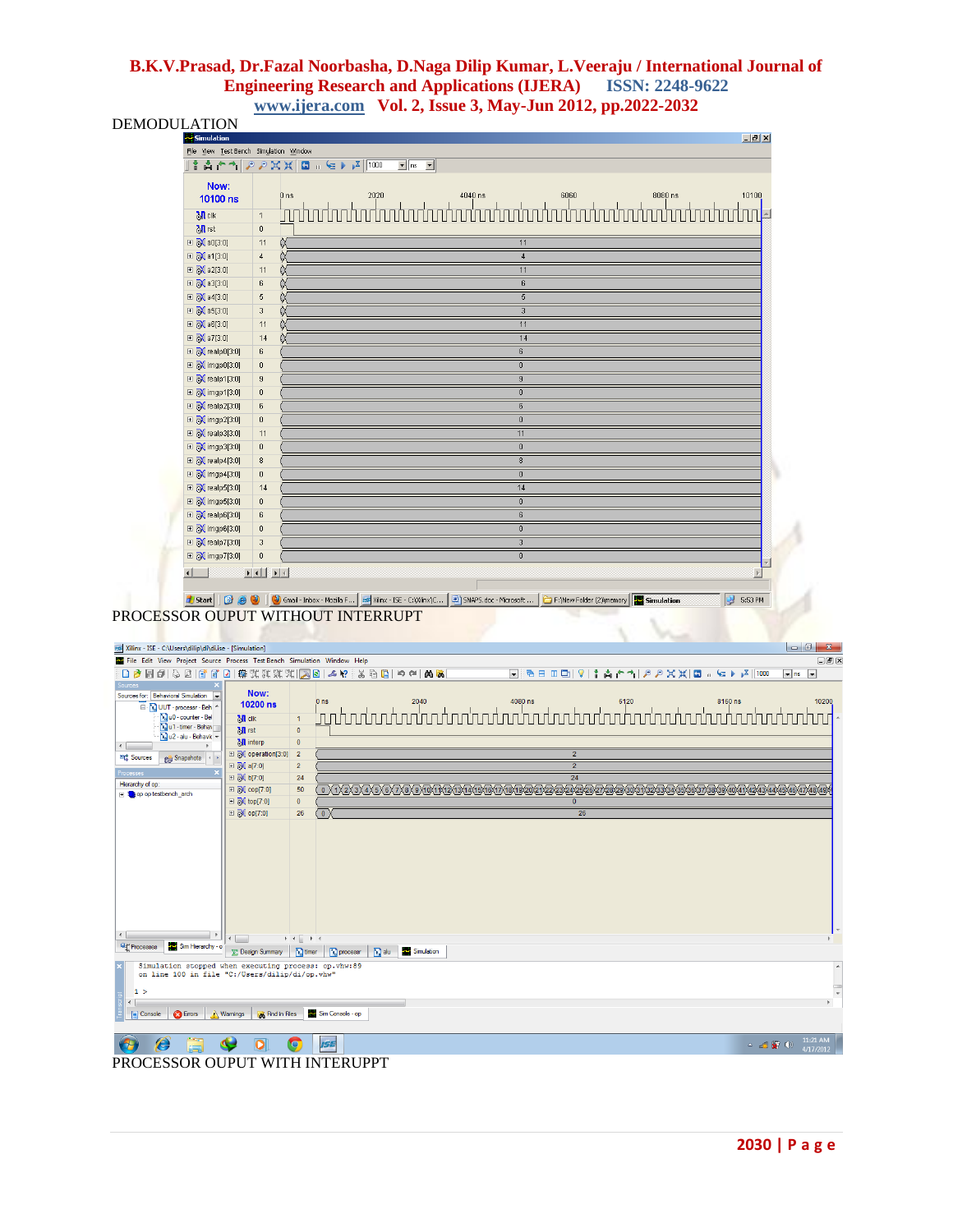| Xilinx - ISE - C:\Users\dilip\di\di.ise - [Simulation]<br>File Edit View Project Source Process Test Bench Simulation Window Help |                                  |                                                                                                        |                                                                                                                                                                                                                         |                   |                                                                   |                     |                                   |    |  |                                                         | $\Box$ 0,<br>oox                 |
|-----------------------------------------------------------------------------------------------------------------------------------|----------------------------------|--------------------------------------------------------------------------------------------------------|-------------------------------------------------------------------------------------------------------------------------------------------------------------------------------------------------------------------------|-------------------|-------------------------------------------------------------------|---------------------|-----------------------------------|----|--|---------------------------------------------------------|----------------------------------|
| 口户日日に口目すて日存ままままズロマド:メモロトゥドああ                                                                                                      |                                  |                                                                                                        |                                                                                                                                                                                                                         |                   |                                                                   |                     | ▣░€□□□▏?│↑☆┌↑▏↗↗XЖ│◘ ∊⋐▶び│™       |    |  |                                                         | $\blacksquare$ ns $\blacksquare$ |
| Sources for: Behavioral Simulation<br><b>E N</b> UUT - processr - Beh                                                             |                                  | Now:<br>10200 ns                                                                                       |                                                                                                                                                                                                                         |                   |                                                                   |                     |                                   |    |  |                                                         |                                  |
| <sup>%</sup> u0 - counter - Bel<br>", u1 - timer - Behav<br>", u2 - alu - Behavic                                                 |                                  | $M$ clk<br>$\frac{1}{2}$ rst                                                                           | 1<br>$\pmb{0}$                                                                                                                                                                                                          |                   |                                                                   |                     |                                   |    |  |                                                         |                                  |
| ◂<br><b>Eng</b> Sources<br><b>PRI</b> Snapshots                                                                                   |                                  | <b>M</b> interp<br>$\Box$ $\partial$ operation[3:0]<br>$\Box$ $\partial$ a[7:0]                        | $\pmb{0}$<br>$\overline{2}$<br>$\overline{2}$                                                                                                                                                                           |                   |                                                                   |                     | $\overline{2}$                    |    |  |                                                         |                                  |
| Hierarchy of op:<br>pop op testbench_arch                                                                                         |                                  | $\Box$ $\partial f$ b[7:0]<br>$\Box$ $\partial$ cop[7:0]                                               | 24<br>50                                                                                                                                                                                                                |                   |                                                                   |                     | 24                                |    |  |                                                         |                                  |
|                                                                                                                                   |                                  | $\Box$ $\odot$ top[7:0]<br>$\Box$ $\partial$ op[7:0]                                                   | $\pmb{0}$<br>$26\phantom{.0}$                                                                                                                                                                                           | $\left( 0\right)$ |                                                                   |                     | $\overline{0}$<br>$\overline{26}$ |    |  |                                                         |                                  |
|                                                                                                                                   |                                  |                                                                                                        |                                                                                                                                                                                                                         |                   |                                                                   |                     |                                   |    |  |                                                         |                                  |
|                                                                                                                                   |                                  |                                                                                                        |                                                                                                                                                                                                                         |                   |                                                                   |                     |                                   |    |  |                                                         |                                  |
|                                                                                                                                   |                                  |                                                                                                        |                                                                                                                                                                                                                         |                   |                                                                   |                     |                                   |    |  |                                                         |                                  |
|                                                                                                                                   |                                  |                                                                                                        |                                                                                                                                                                                                                         |                   |                                                                   |                     |                                   |    |  |                                                         |                                  |
| <b>Processes</b>                                                                                                                  | Sim Hierarchy - o                | <b>E</b> Design Summary                                                                                | $\mathbb{E} \left[ \begin{array}{cc} \mathbb{E} & \mathbb{E} \\ \mathbb{E} & \mathbb{E} \end{array} \right] \mathbb{E} \left[ \begin{array}{cc} \mathbb{E} & \mathbb{E} \\ \mathbb{E} & \mathbb{E} \end{array} \right]$ |                   | <b>W</b> timer <b>W</b> processr <b>W</b> alu <b>E</b> Simulation |                     |                                   |    |  |                                                         |                                  |
|                                                                                                                                   |                                  | Simulation stopped when executing process: op.vhw:89<br>on line 100 in file "C:/Users/dilip/di/op.vhw" |                                                                                                                                                                                                                         |                   |                                                                   |                     |                                   |    |  |                                                         |                                  |
| 1 ><br>$\leftarrow$                                                                                                               |                                  |                                                                                                        |                                                                                                                                                                                                                         |                   |                                                                   |                     |                                   |    |  |                                                         |                                  |
| <b>El Console</b><br><b>B</b> Errors                                                                                              |                                  | <b>Namings</b><br><b>OS</b> Find in Files                                                              |                                                                                                                                                                                                                         | Sim Console - op  |                                                                   |                     |                                   |    |  |                                                         |                                  |
| $\boldsymbol{\mathcal{E}}$                                                                                                        | ă                                | O                                                                                                      | $\bullet$                                                                                                                                                                                                               | <b>ISE</b>        |                                                                   |                     |                                   |    |  | $\sim$ adj $\frac{11}{24}$ (b) $\frac{11:21}{4/17/201}$ |                                  |
|                                                                                                                                   |                                  |                                                                                                        |                                                                                                                                                                                                                         |                   |                                                                   |                     |                                   |    |  |                                                         |                                  |
| PROCESSOR OUTPUT WITH INTERUPT                                                                                                    |                                  |                                                                                                        |                                                                                                                                                                                                                         |                   |                                                                   |                     |                                   |    |  |                                                         |                                  |
| Simulation<br>File View Test Bench Simulation Window                                                                              |                                  |                                                                                                        |                                                                                                                                                                                                                         |                   |                                                                   |                     |                                   |    |  | $\frac{1}{2}$                                           |                                  |
|                                                                                                                                   |                                  |                                                                                                        |                                                                                                                                                                                                                         |                   | $\mathbf{v}$ ns $\mathbf{v}$                                      |                     |                                   |    |  |                                                         |                                  |
| Now:                                                                                                                              |                                  | 0 <sub>ns</sub>                                                                                        |                                                                                                                                                                                                                         |                   |                                                                   |                     |                                   |    |  |                                                         |                                  |
| 10200 ns<br>$\mathbf{M}$ clk                                                                                                      | $\mathbf{1}$                     |                                                                                                        |                                                                                                                                                                                                                         |                   |                                                                   |                     |                                   |    |  |                                                         |                                  |
| <b>M</b> <sub>rst</sub>                                                                                                           | $\mathbf 0$                      |                                                                                                        |                                                                                                                                                                                                                         |                   |                                                                   |                     |                                   |    |  |                                                         |                                  |
| <b>M</b> interp                                                                                                                   | $\mathbb O$                      |                                                                                                        |                                                                                                                                                                                                                         |                   |                                                                   |                     |                                   |    |  |                                                         |                                  |
| $\boxplus \bigotimes$ operation[3:0]<br>⊞ <mark>√</mark> a[7:0]                                                                   | $\overline{7}$<br>$\overline{4}$ |                                                                                                        |                                                                                                                                                                                                                         |                   |                                                                   | 7<br>$\overline{4}$ |                                   |    |  |                                                         |                                  |
| $\boxplus \overline{\odot}$ b[7:0]                                                                                                | 12                               |                                                                                                        |                                                                                                                                                                                                                         |                   |                                                                   | $\overline{12}$     |                                   |    |  |                                                         |                                  |
| $\boxplus \overline{\odot}$ cop[7:0]                                                                                              | 49                               |                                                                                                        |                                                                                                                                                                                                                         |                   |                                                                   |                     |                                   |    |  |                                                         |                                  |
| □ o top[7:0]                                                                                                                      | 23                               | 0                                                                                                      |                                                                                                                                                                                                                         |                   |                                                                   |                     |                                   | 23 |  |                                                         |                                  |
| $\Box$ $\partial$ op[7:0]                                                                                                         | 243                              | $\bf{0}$                                                                                               |                                                                                                                                                                                                                         |                   |                                                                   | 243                 |                                   |    |  |                                                         |                                  |
|                                                                                                                                   |                                  |                                                                                                        |                                                                                                                                                                                                                         |                   |                                                                   |                     |                                   |    |  |                                                         |                                  |
|                                                                                                                                   |                                  |                                                                                                        |                                                                                                                                                                                                                         |                   |                                                                   |                     |                                   |    |  |                                                         |                                  |
|                                                                                                                                   |                                  |                                                                                                        |                                                                                                                                                                                                                         |                   |                                                                   |                     |                                   |    |  |                                                         |                                  |
|                                                                                                                                   |                                  |                                                                                                        |                                                                                                                                                                                                                         |                   |                                                                   |                     |                                   |    |  |                                                         |                                  |
|                                                                                                                                   |                                  |                                                                                                        |                                                                                                                                                                                                                         |                   |                                                                   |                     |                                   |    |  |                                                         |                                  |
|                                                                                                                                   |                                  |                                                                                                        |                                                                                                                                                                                                                         |                   |                                                                   |                     |                                   |    |  |                                                         |                                  |
|                                                                                                                                   |                                  |                                                                                                        |                                                                                                                                                                                                                         |                   |                                                                   |                     |                                   |    |  |                                                         |                                  |
|                                                                                                                                   |                                  |                                                                                                        |                                                                                                                                                                                                                         |                   |                                                                   |                     |                                   |    |  |                                                         |                                  |
|                                                                                                                                   |                                  |                                                                                                        |                                                                                                                                                                                                                         |                   |                                                                   |                     |                                   |    |  |                                                         |                                  |
|                                                                                                                                   |                                  |                                                                                                        |                                                                                                                                                                                                                         |                   |                                                                   |                     |                                   |    |  |                                                         |                                  |
|                                                                                                                                   |                                  |                                                                                                        |                                                                                                                                                                                                                         |                   |                                                                   |                     |                                   |    |  |                                                         |                                  |
|                                                                                                                                   |                                  |                                                                                                        |                                                                                                                                                                                                                         |                   |                                                                   |                     |                                   |    |  |                                                         |                                  |
|                                                                                                                                   |                                  |                                                                                                        |                                                                                                                                                                                                                         |                   |                                                                   |                     |                                   |    |  |                                                         |                                  |
|                                                                                                                                   |                                  |                                                                                                        |                                                                                                                                                                                                                         |                   |                                                                   |                     |                                   |    |  |                                                         |                                  |
|                                                                                                                                   |                                  |                                                                                                        |                                                                                                                                                                                                                         |                   |                                                                   |                     |                                   |    |  |                                                         |                                  |
| $\left  \cdot \right $                                                                                                            | $\frac{1}{2}$                    |                                                                                                        |                                                                                                                                                                                                                         |                   |                                                                   |                     |                                   |    |  |                                                         |                                  |
| <b>A</b> Start   <b>C</b> $\bullet$ <b>C</b>   iss Xilinx - ISE - C:\Xilinx\CLL   <b>E</b> Simulation                             |                                  |                                                                                                        |                                                                                                                                                                                                                         |                   |                                                                   |                     |                                   |    |  | $\mathbb{P}$ 8:23 PM                                    |                                  |

FINAL OUTPUT